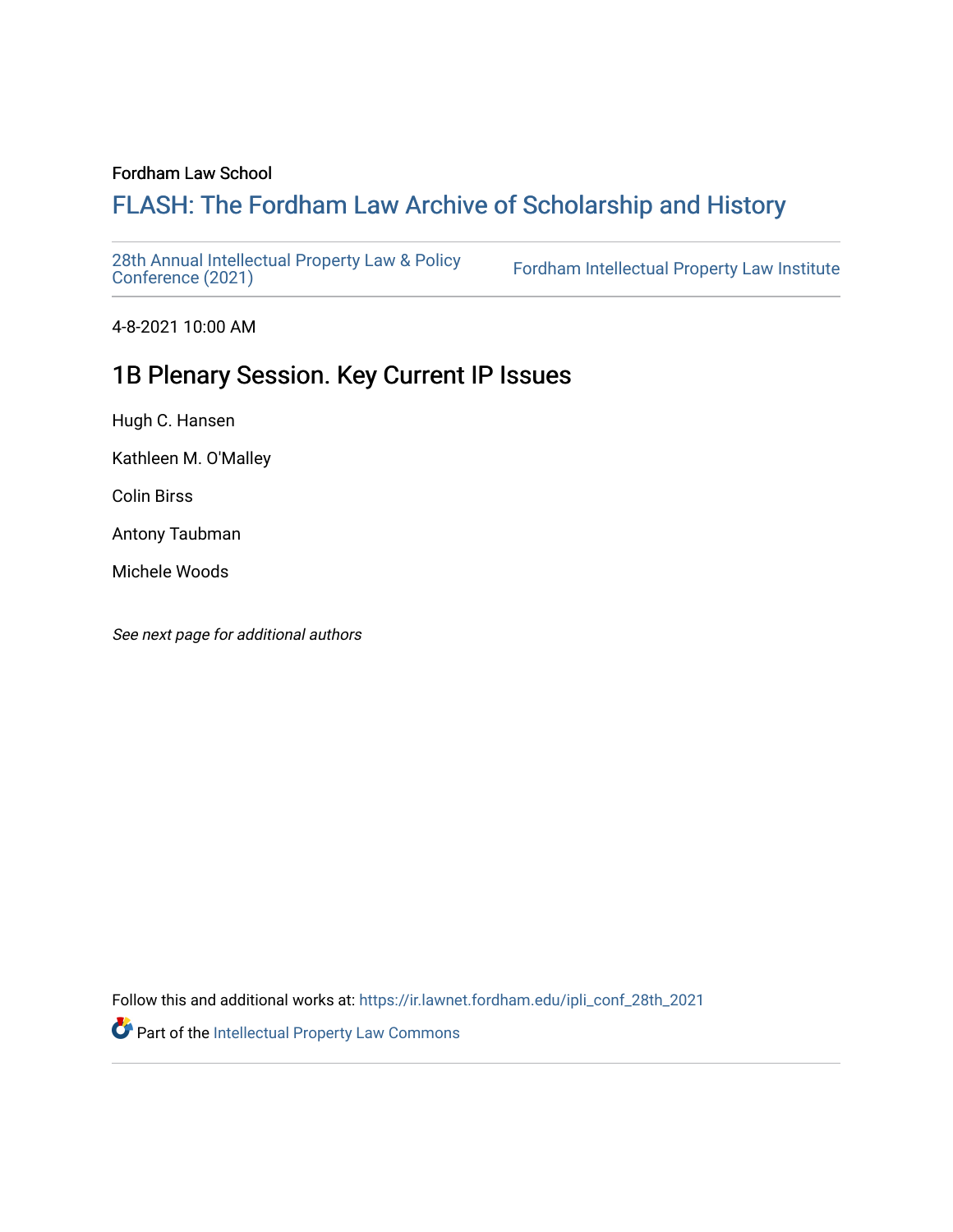### Authors

Hugh C. Hansen, Kathleen M. O'Malley, Colin Birss, Antony Taubman, Michele Woods, Allen Dixon, Jane C. Ginsburg, and Annsley Merelle Ward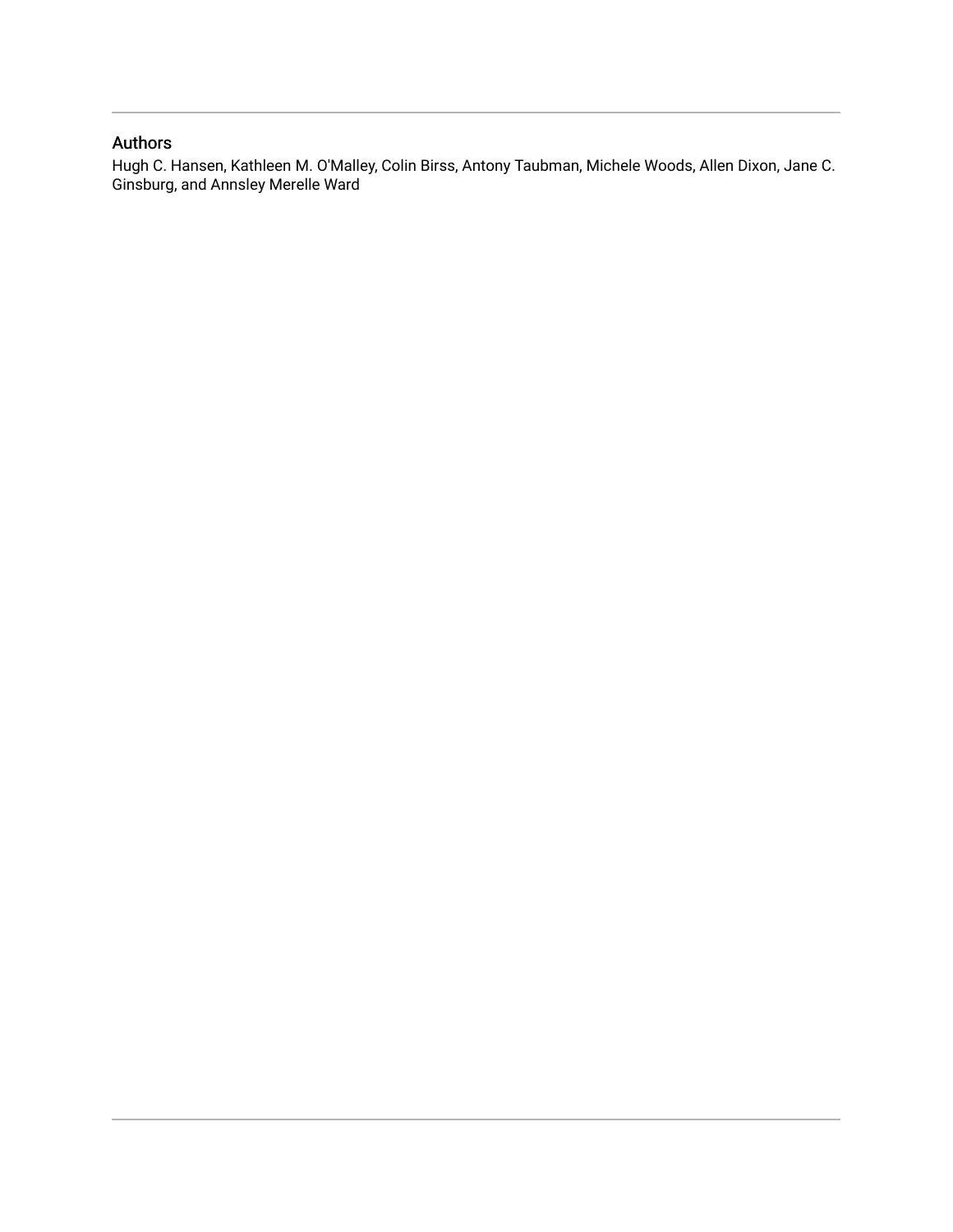### **Emily C. & John E. Hansen Intellectual Property Institute**

## **TWENTY-EIGHTH ANNUAL CONFERENCE INTERNATIONAL INTELLECTUAL PROPERTY LAW & POLICY**

*Thursday, April 8, 2021 – 10:00 a.m.*

## **SESSION 1: Plenary Sessions 1B.** *Key Current IP Issues*

*Moderator:* **Hugh C. Hansen** *Fordham University School of Law, New York*

*Speakers***:**

#### **Kathleen M. O'Malley**

*U.S. Court of Appeals for the Federal Circuit, Washington, D.C. Will Cross-Border Injunctions and Worldwide Licensing Rates Interfere with Efforts to Harmonize the International Patent Landscape?*

#### **Colin Birss**

*UK Court of Appeal, London The Online Future of Civil Justice*

**Antony Taubman** *World Trade Organization (WTO), Geneva*

#### **Michele Woods**

*World Intellectual Property Organization (WIPO), Geneva COVID-19 Disruption in the Creative Industries: Challenges and Opportunities Along the Value Chains*

#### **Allen Dixon**

*Ideas Matter, London Getting the Message Out About the Importance of Intellectual Property*

#### *Panelists***:**

**Jane C. Ginsburg** *Columbia Law School, New York*

#### **Annsley Merelle Ward**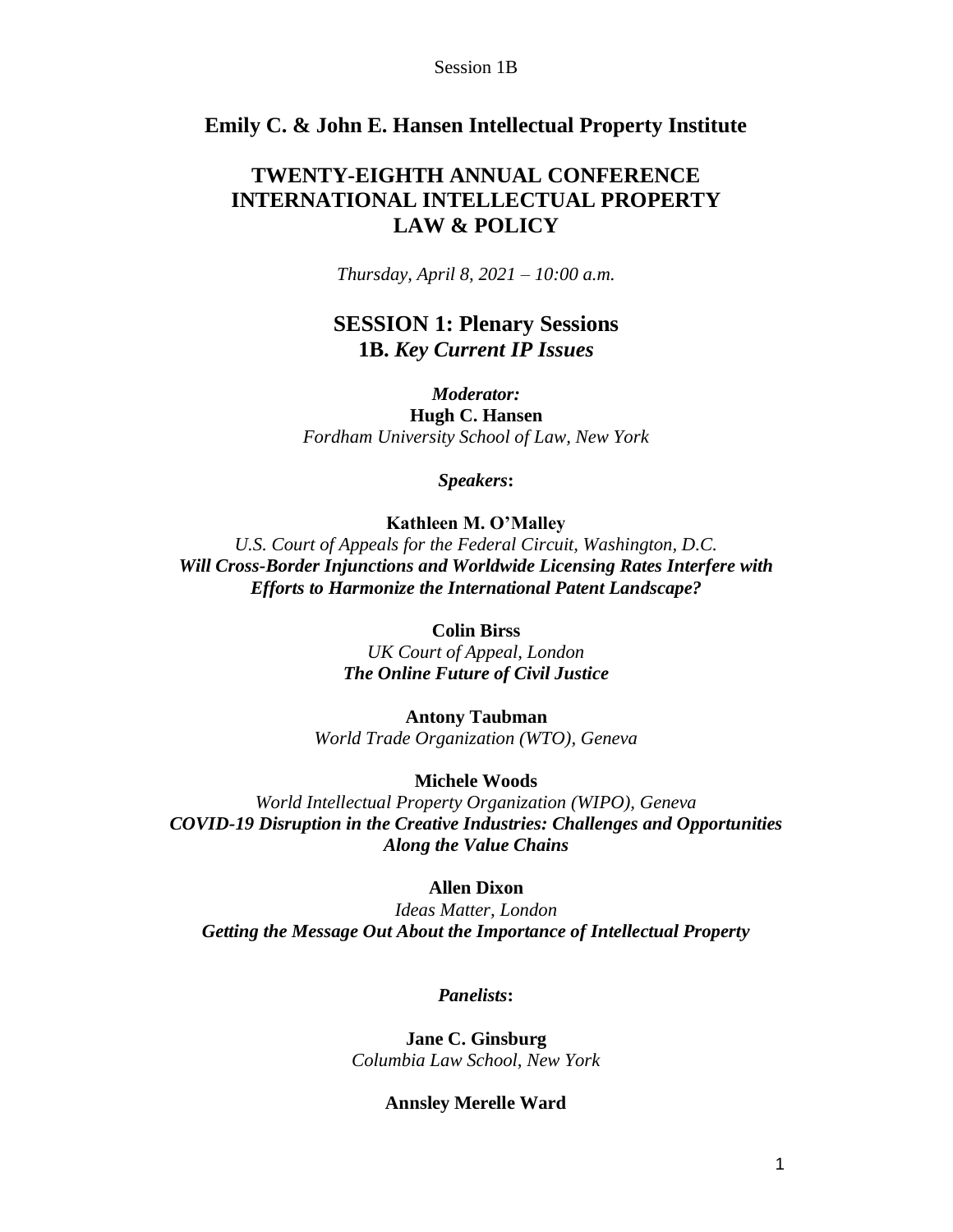#### *WilmerHale LLP, London*

\* \* \*

HUGH C. HANSEN: Kathleen O'Malley. Kate. You know at the Fordham Conference, everyone's on a first-name basis. People think that's because I'm informal. No, I just forget all the other names, so it's easier for me just to survive by using first names. Of course, Kate, district court judge, Court of Appeal. The Court of Appeals for the Federal Circuit is obviously a major player in IP, and we're delighted to have her with us. So, without further ado, Kate, it's all yours.

KATHLEEN O'MALLEY: Thank you, Hugh. That first session was fabulous, so it's really enjoyable to see everyone again and to hear all these important thoughts. As you know, I am passionate about many purely domestic IP issues, but given the international makeup of this program, and of this particular panel, I've chosen a topic with cross-border implications, and that is SEP<sup>1</sup> litigation.

Now, importantly, I'm not going to step on the FRAND<sup>2</sup> panel that is coming later. It's not my job to talk about, or not my intention to talk about, substantive issues relating to SEP litigation. Instead, I'm going to use this topic as a way to spur discussion on the topic of cross-border harmonization, some of which we talked about in the last program. I think that the cross-border harmonization of IP rights and the dangers of the rise of standard-essential patent litigation for the future of that harmonization are important topics to touch on.

We all know the problem. We have a global economy, and have increasingly global technology, especially as it relates to cell phones and computers. But we have local court systems, and we are jealous guardians of the sovereignty of our courts. The realists among us know that we will never have a full global harmonization of IP law or even of how courts manage IP cases, but the optimists among us hope that by learning from each other's best practices and sharing thoughts with each other, internal changes in our various countries might bring us closer together and provide more uniformity and certainty to the stakeholders.

A few years ago, it looked like progress was really being made. It looked like the Unified Patent Court was on the horizon, with the UK included. The U.S. went to a first to file system<sup>3</sup> in order to try to be more consistent with other systems. WIPO<sup>4</sup> formed a judicial advisory committee and established an annual judges' forum, so judges could interact with each other and understand each other's approaches to IP. Global programs like this one were proliferating, and judges and counsel were increasingly showing up all over the world to interact with each other.

International cooperation agreements and treaties again were proliferating. TRIPS<sup>5</sup> became a reality, and it looked like we were headed in what I consider at

<sup>&</sup>lt;sup>1</sup> Standard essential patent.

<sup>2</sup> Fair, reasonable, and non-discriminatory.

 $3$  A "first to file" system grants a patent to the first party that files a patent for an invention. This is opposed to a "first to invent" system which grants a patent to the first party that invents the invention.

<sup>4</sup> World Intellectual Property Organization.

<sup>5</sup> The Agreement on Trade-Related Aspects of Intellectual Property Rights.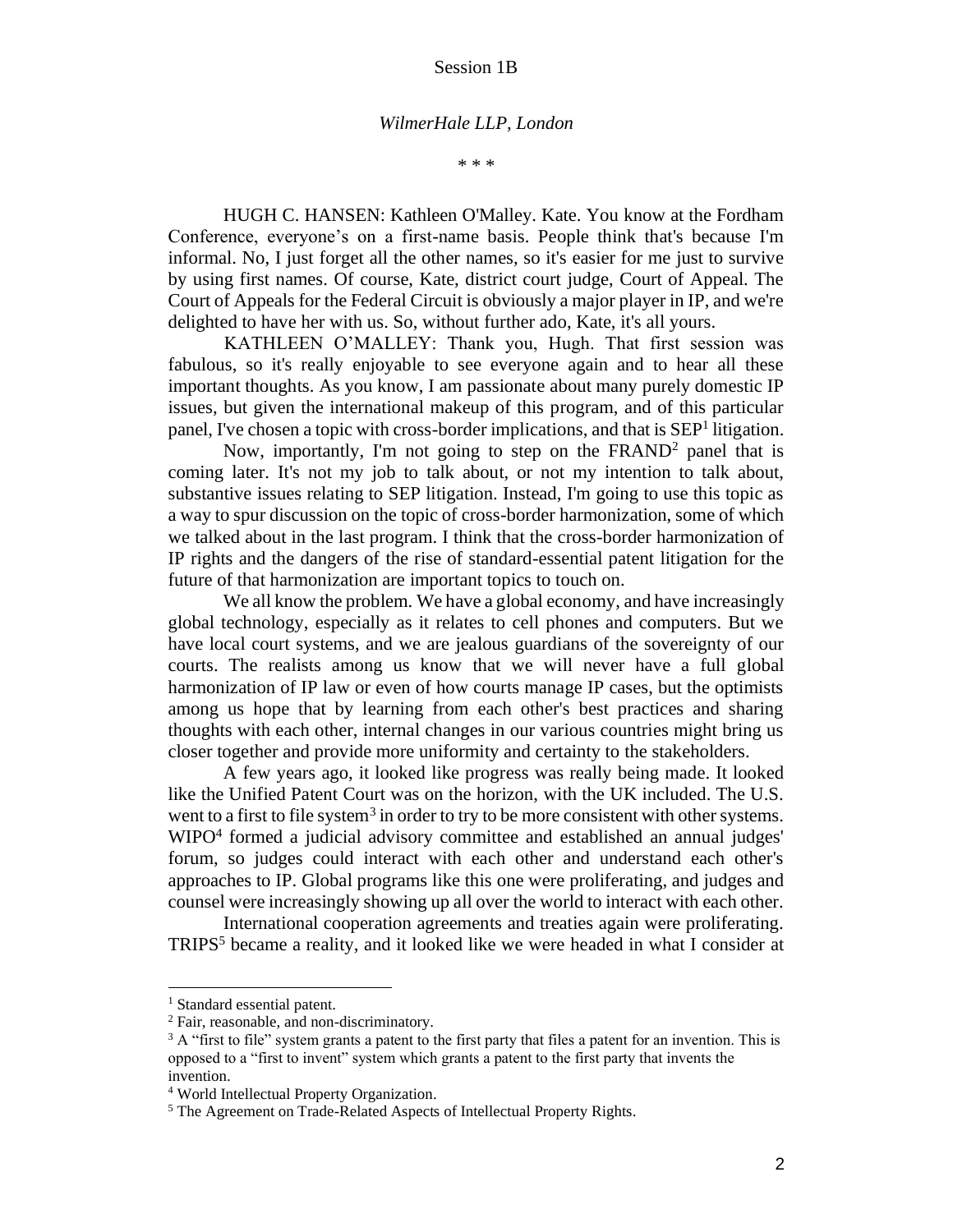least, to be the right direction. Politics, a pandemic, and, in my view, SEP litigation have gotten in the way. Now, others are going to discuss the impact of the pandemic, though I have to say that I never thought I'd see a day when I make comments like, "This isn't my favorite platform," because I've been on too many platforms at this point, and I really miss being with you all in person so that we could interact other than just on the screen.

We all know the political issues. They're obvious. The U.S. pulling out of TRIPS, the UK pulling out of both the  $EU<sup>6</sup>$  and the UPC.<sup>7</sup> Trade wars among the countries. They've become very obvious and difficult to deal with. SEP litigation is having an invidious impact as well. I believe worldwide licensing FRAND rates are just a reflection of how businesses negotiate in this age of global technology, and that the move toward more technological standard-setting requires that.

Setting worldwide rates causes an almost visceral reaction in courts in other countries, or at least it has. They will often disagree with the rate established or just blanch at the notion that their own corporate citizens would be bound to a particular rate in order to be able to sell their product in another country. They create races to the courthouses and to countries. The rise of anti-suit, anti-anti-suit, and even antianti-anti-suit injunctions is also damaging.<sup>8</sup>

Again, I understand why courts feel that injunctions to prevent duplicative international proceedings helped to protect their own jurisdictions to decide the cases before them, and to do so in the most efficient manner. But the lack of comity they reflect damages cross-border relations, creates uncertainty for patent holders, and alleged infringers alike, and forces courts to react so that they can remain, as I said before, jealous guardians of their own judicial authority.

Now, I could go into the list of all the cases where these anti-suit and antianti-suit, and anti-anti-anti-suit injunctions have occurred, but we all know what those are. In the last two years alone, they've been in France, Germany, China, the U.S., and India to name a few.

I want to turn to the panel and I would like Hugh to help me extend these questions which are, whether we are moving farther away from harmonization in recent years because of these things, whether that's a bad thing or a good thing, and whether there's really anything that can be done to stop the trend, especially when the SEP litigation space is involved.

HUGH C. HANSEN: So, the interesting thing is, you raised a very good point, I think. Either across the board, or just in the U.S., it used to be in IP, in copyright for instance, if you had the Second Circuit, and *Nimmer on Copyright*, 9 that was good enough for every circuit in the country. Now there's circuit pride, and everyone wants their own rule, their own this, their own that. In fact, if I'm in the Fourth Circuit, and I can throw some mud on the Second Circuit, that helps my reputation.

<sup>6</sup> European Union

<sup>7</sup> Unified Patent Court.

<sup>8</sup> An anti-suit injunction is issued by a court, and prevents a party from initiating a proceeding in another jurisdiction.

<sup>&</sup>lt;sup>9</sup> Melville Nimmer, Nimmer on Copyright (1963).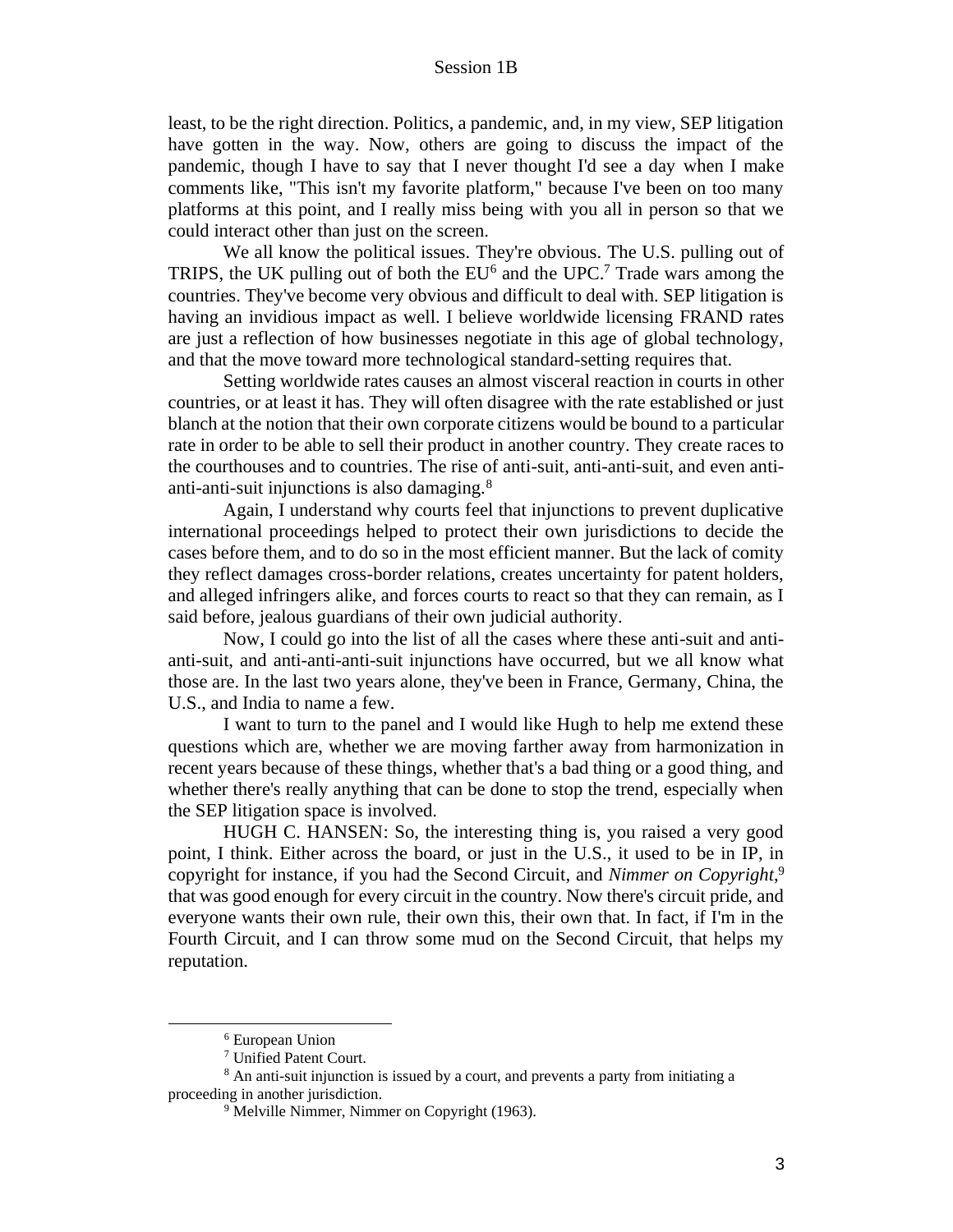I think if you take that and put it globally — it used to be what the WIPO said was pretty much what everyone agreed with. There was a small group of people, elites, who basically agreed, and even if you had developing countries, people who went there were part of the elite, and they wanted to be part of the elite. Now, there's no consent. If I'm a developing country, I'm going to try, whether it's TRIPS or something else, I'm a judge there, I'm going to try actually to fight it when this multilateral comes in and sues some of our good guys.

We have a situation I think which is very difficult to say the least, so Kate has said, I think she said specifically, "I don't want to hear what you think, Hugh, I want to hear what the rest of the group thinks," so why don't we go and see. It's a very important issue. What is possible now? All these things we see causing it, are they symptoms of something or of a lack of willingness to harmonize? Anyone want to comment?

ANNSLEY WARD: I can get going, but there's obviously somebody on the panel who might have something more pertinent to say about these issues. I absolutely agree with what Kate has said, that maybe litigation, SEP litigation is increasing almost entrenched positions such that it is impacting the motivation to harmonize cross-border. I think that the SEP litigation space is a result of the fact that at the  $SDO<sup>10</sup>$  level, there weren't dispute resolution clauses. If there was a dispute in terms of licensing, it went to the national courts. To be fair to national courts, they were kind of given a little bit a bum deal as to try to resolve these issues in a commercial way, and they stepped into the shoes to make it as commercial as possible, and from the UK context that was, you all enter into global licenses, so we're going to reflect that commercial reality.

The flip side of that is that as soon as you have that from one court, we have been seeing these reactive measures from national courts. I was intrigued by what Renata said on the last panel, which was, there's maybe no role for competition law or a commission, or, she didn't go this far, but legislation to intervene in this, and maybe it's just better for the national courts to duke it out. But when you're dealing with issues of property rights that have national borders, but various courts are extending beyond those national borders or reacting to courts that do that, you're creating a litigation tornado, which just whips people up on both sides to continue using the courts as a means to gain leverage in negotiations, to try to create case law that's more favorable to one side or the other, and then you see other parties then forum shop in response to that in other courts.

As a litigator, it's great. Lots of fun. It's really joyful. There's a lot of interesting issues, but from a practical matter, and from a humanistic perspective, I don't think it's going to be generating a lot of understanding, as it's an adversarial process. No one's coming out of a court decision thinking, "You know what, I lost, but I can see the other side's point of view now. Let's get around a table and have a discussion about it." I am worried that that musical momentum is damaging the ability for people to get around the table and say, "All right guys, what is this all about really?" and try to get the heat out of that. That's my perspective on that.

KATHLEEN O'MALLEY: One important thing, and I know that Colin probably can chime in but, having been a trial court judge, I know that trial court

<sup>10</sup> Standard development organization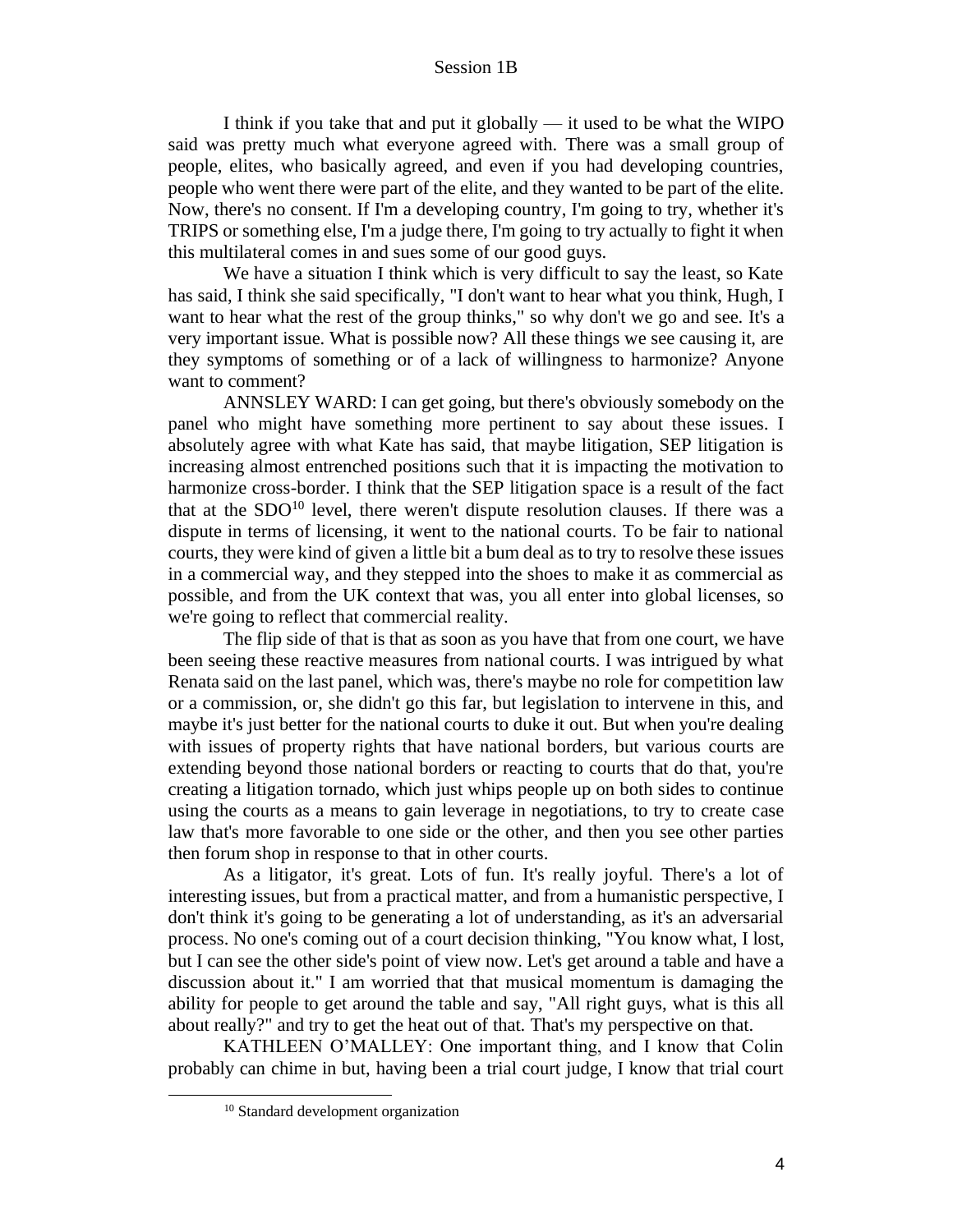judges aren't thinking about, "I'm making this decision so that I can help my country gain more about litigation." What we're thinking about is, "I have to decide the case before me, it's my obligation, and I have to try to make sure that I keep it under control." I don't think the judges themselves are thinking about the global impact, even if it occurs.

HUGH C. HANSEN: Anyone else?

COLIN BIRSS: Hugh, can I say something briefly? I couldn't disagree with what Kate and Annsley have said. I think what SEP litigation has exposed is something which has always been there but hasn't been as obvious and as high profile as it is now, because actually, international patent litigation has always involved gaming the system. People have always worked out which jurisdictions they want to fight in, and they've fought in different places.

It's just, there's something about the global nature of this technology and the interrelationship with the fact that you take a phone from America to Europe to wherever, makes it even harder, and I don't have an answer for you, but I think the answer will not come from national judges, the answer will come from whether it's WIPO, or WTO,  $^{11}$  or the UN or TRIPS or something. It has to come from there, I think.

KATHLEEN O'MALLEY: Or the standard-setting organizations themselves.

COLIN BIRSS: Or the  $SSOs<sup>12</sup>$  themselves. Absolutely.

HUGH C. HANSEN: I think one of the problems is a much bigger problem than SEPs. It used to be that anywhere you went, and you had a patent case, the judge said, "Why me? Let me try to get rid of this for the least amount of harm to myself or others." Now they get a patent case, and they think, this ruling may be on social media, the whole world is going to hear about me or the world I care about, so the incentive is not to just go along, it's certainly to stand out to some degree. Then if you put small country, big country, net-exporting, net-importing all those things in there, it's actually almost no incentives.

One of the reasons WTO, WIPO recently have been more silent is that nobody wants to use them, and the question is, how do we get people, I think, to want to use these organizations which actually can do this harmonization? There are great people in it. Anyway, I think I'm getting all signals that the time is up, and thanks, Kate, Annsley, Colin. Now, Colin, that's going to be taken out of your time, of course, just keep that in mind.

There's no free lunch here at the Fordham Conference. All right, so Colin. Colin was a wunderkind, a young star blazing a path, whether it was in this little patent county court or this or that. Wherever he was, he was doing things that people took notice. Then, he went to the, what I would call district or a court of first instance. Have you actually stepped foot in a Court of Appeals yet?

COLIN BIRSS: I have.

HUGH C. HANSEN: When? COLIN BIRSS: Two months ago.

<sup>&</sup>lt;sup>11</sup> World Trade Organization.

<sup>&</sup>lt;sup>12</sup> Standard setting organization.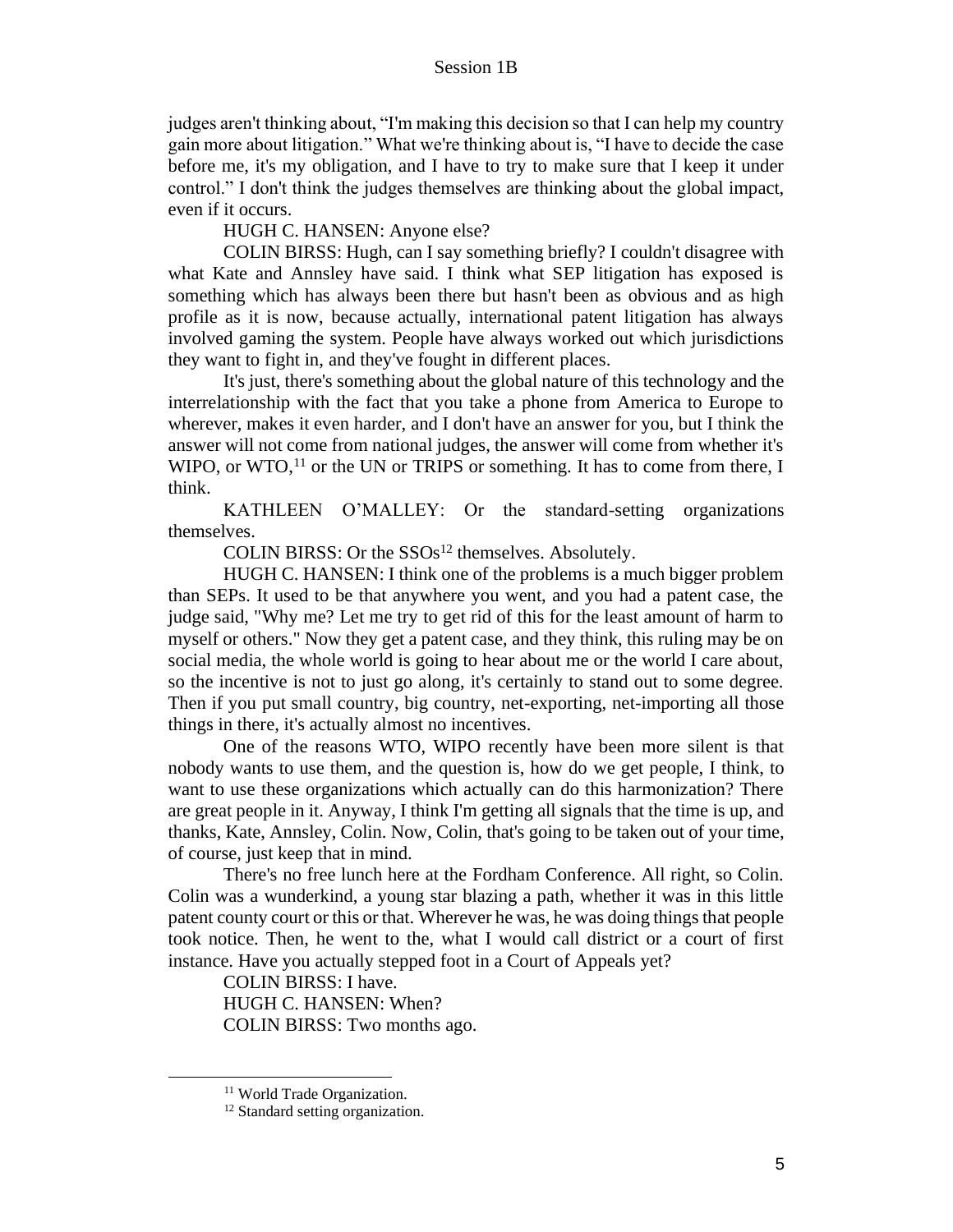HUGH C. HANSEN: A quick question. You were knighted because you were a judge, right?

COLIN BIRSS: Yes, a Federal District Judge. Not federal, obviously, but in the UK system, that level.

HUGH C. HANSEN: Customarily, was it like, everyone was there and it's thrilling and everything else, or is it just that okay, let's move on, and I'll be a judge now? There are not too many knights, right?

COLIN BIRSS: Right. There's a photograph of me kneeling with the Queen with the sword, and it sits on my parents' mantelpiece. For that reason alone, it was worthwhile.

HUGH C. HANSEN: All right, Colin. It's all yours.

COLIN BIRSS: Okay, well thank you very much, Hugh. I'm going to talk about what I call the online future of civil justice. What I'm interested in is that there are conversations happening everywhere, which we're all asking about what the future of our system will be. The first thing I want to say now is, why am I talking about this as an IP conference, because I'm not just talking about IP, I'm talking about civil justice generally.

The reason I think is that as people interested in IP, we can't insulate ourselves from wider changes in civil justice generally. Also, I think the practice of intellectual property law provides us all with some unique perspectives which we can put to good use in this wider conversation. An obvious one is experience with dealing with science and technology. That's a key one, but another one is the fact that intellectual property happens at both ends of the scale. You get multibilliondollar patent cases between multinationals and you get little  $\pounds$ 100, dollar or euro photographic copyright cases with one individual photographer, and so IP lawyers have an informed interest in the whole system, and make sure it works for all kinds of cases and everything in between.

We all know before COVID, the courts were moving online. There was a trend towards digitization, but it was pretty slow. Since COVID, at least in England and Wales, the courts with digital files did far better than the ones that had paper files. I think that's probably universal, and now the large majority of the hearings we have are by telephone or remote video, and we use electronic documents. We've all learned how to do it, but what I want to tell you about is where we're going to be in five years' time, and I'm not just talking about me, I'm talking about you.

I will tell you in five years' time, every civil case will be started online. Maybe that's true in your country now. It's not true in every case in the UK. It is true for most IP cases. The people we call the digitally disadvantaged today, they're allowed to file on paper, but in future they won't. They'll have to file online too, and they'll just be helped to do it. Every civil case in future, in five years, will be managed online.

Maybe that's true in your country. Again, it's not true in mine, but in five years, the judges will have access to court files and work on them online. Just to give you an example, we have an online judge's order-making system for some small claims, which is up and running now, and the judge makes the order by clicking on a couple of radio buttons just buttons on the screen. They have the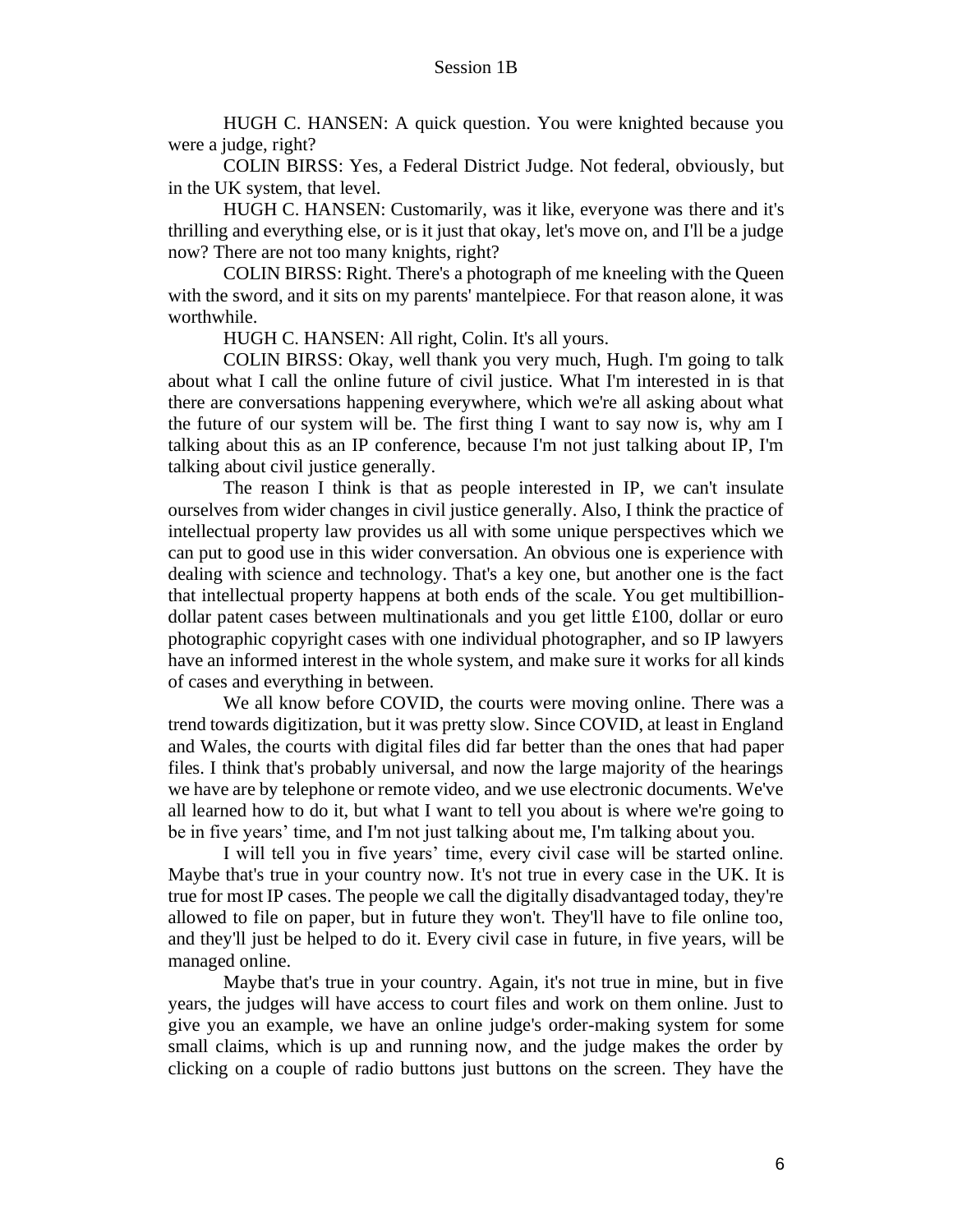ability to add free text if they want but they rarely need to, and that order is available to the parties online instantaneously.

There'll be a funnel. What I mean by that, that's something that my boss the Master of the Rolls talks about, and what he means is that there'll be a single point of entry for people bringing any kind of court action and they will all go to one place on the internet. It'll be all civil, all family, all administrative tribunal cases, and the system will guide the users forward in a funnel so that small money claims go in one place, large patent cases go somewhere else, trademark cases go somewhere else.

We're working on the beginnings of that right now in the UK on something called Case Builder. That's not just about unrepresented parties. This integrated system will allow professionals, law firms, in-house IT systems, to talk directly to the courts like the court's own system. Cases will be defended and issued completely electronically and completely seamlessly. Now, these things, they use things called APIs, Application Program Interfaces, and they already exist. We have them in England and Wales for bulk issuing of debt claims and they're only going to grow.

Just to give you an example, one of the things that we're working on now is to allow an API to make an automatic chronology of a case so that the professionals don't have to type it in themselves. It will pick up the data from their in-house IT system and build a chronology that will be part of the complaint or the particulars of claim, as we call it in the UK, without anyone having to type it.

In this five-year future, all legal documents between professionally represented parties will be served electronically that you won't be able to sign up to the court's IT system, which you will need to do if you're a professional without accepting service that way on behalf of all your clients — we're working on that now as well.

Now, looking a bit more widely, the process of a civil case, like a patent case, is governed by procedural rules. I don't know about your system, but in my system, those rules are routinely not followed. But in the future, that won't be possible. Let me give you an example of something again that we're working on right now.

In our civil justice system, you're required by a rule to provide case management information within 14 days of a case being defended. The parties routinely don't and there's a cottage industry of judges and staff chasing and making orders, entry orders to get them to do it. In our new online small claims system, you can't not do it because the parties are posed the questions by the computer and they can't defend the case without filling in those questions.

Now, they could write "Mickey Mouse" in the text fields, but the basic compliance isn't a problem, it's simply vanished, and the noncompliance problem has vanished altogether. ADR, Alternative Dispute Resolution. At the moment, it happens at a particular point in time, a stage if you like, but what's going to happen in future is that it will be integrated into the court's process that will use machine learning and natural language processing so that the IT system will monitor the file and be able to choose an appropriate moment to make a suggestion to a litigant.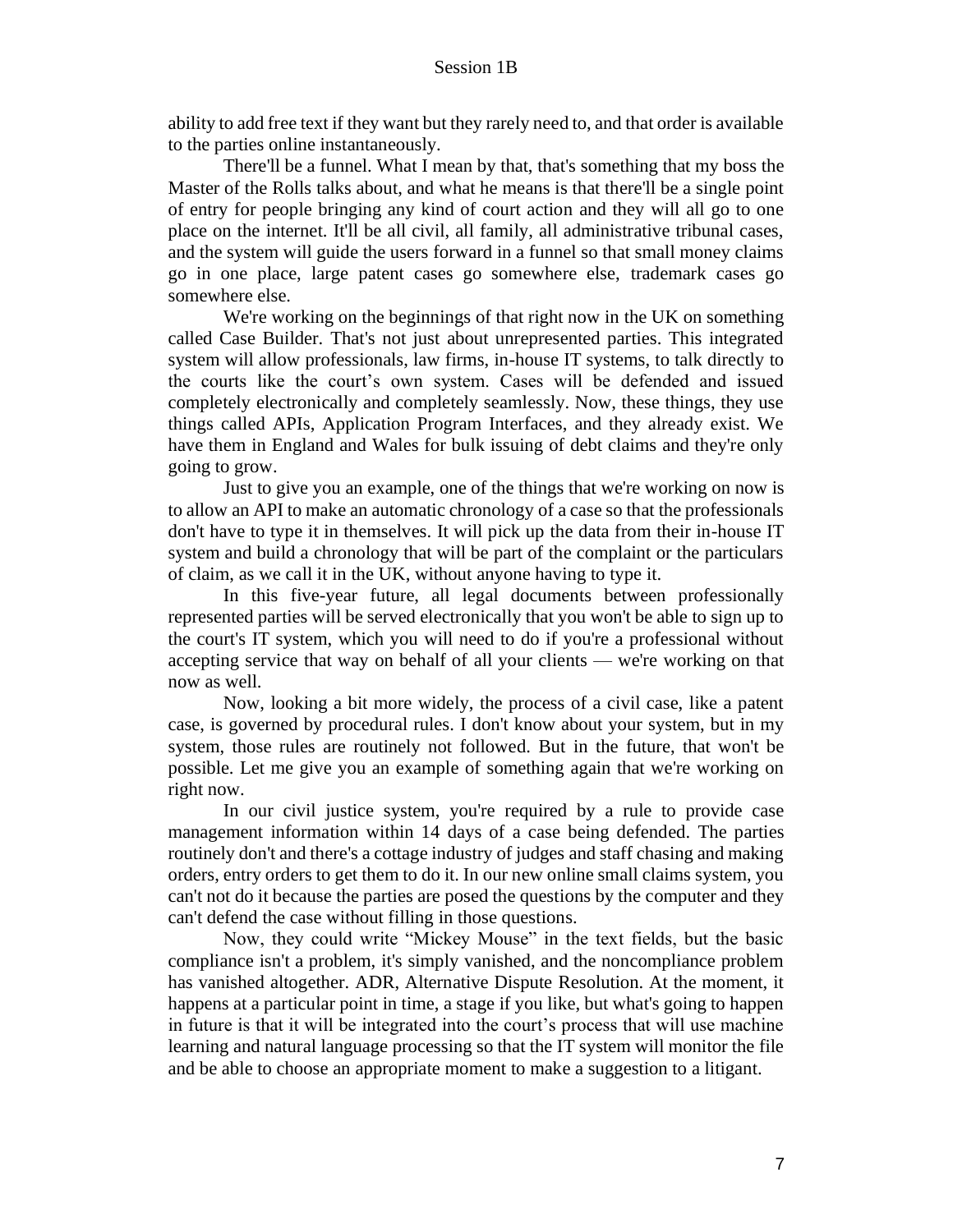It might say to a defendant  $-$  it might say to the claimant, "Look, the defendant has admitted that they owe you a debt but denied the full amount. Have you considered making an offer that you will settle for a lower sum?" Or maybe to say, "Can I put you both in touch with her with a mediator?" These dialogues will happen at any stage and we're working on that right now.

Another example is pre-action ADR. We've just built an IT system in England and Wales for certain road traffic claims, which is designed to facilitate the settlement of that claim before they get to court, but built into it is the possibility of taking issues to a court on an issue-by-issue basis. You might come out of it and take the liability question to court and then come back into the ADR system. It's not yet fully integrated, but we are going to integrate it. It will happen.

What I'm describing is a system in which every pretrial step will involve an online interaction with the court. I will tell you, in future, they will be remote. There will be rare exceptions that happen in a physical court, but they will be exceptions.

Most of them will take place using video conferencing and with electronic documents. I don't believe this is a denial of justice; we've just learned in the last year that it's not only possible, but it can be far more efficient, not just for the court, but for the parties. What about trials? Now, I'm not talking about jury trials and we don't do civil court jury trials, except for some rare exceptions in my country.

In this future, the trials will, I would suggest, almost all involve at least some video conferencing, if not entirely. The hearings will be paperless, even if the advocates and the judge, so maybe three people, will be in the same room, that's quite possible. Everybody else, all the lawyers, the clients, and the witnesses may very well not be. This ability to access trials remotely has huge benefits for open justice, especially internationally.

We now have routinely in the Patents Court, people from abroad, sitting metaphorically in court, even though they're in California or places like that. That was something that was simply unheard of before. Now, what are the risks in this system? Well, there's one I want to mention. This process is being designed by software engineers. We need to be asking the question, "Who is making these decisions?"

The answer is, at the moment, it's the coders, and we need to engage with this. Otherwise, we risk a dystopian cyberpunk kind of Philip K. Dick future which we don't want. By mentioning that I want to finish with another quote from another Sci-Fi author, William Gibson, that the future is already here. It's just not evenly distributed and not yet, but it will be. Thank you.

HUGH C. HANSEN: Thank you. How depressed am I supposed to be as a result of your talk, Colin?

COLIN BIRSS: Not depressed at all, Hugh. It will be a better future.

HUGH C. HANSEN: The brave new world is going to be a good world?

COLIN BIRSS: Exactly. It will be more IT and that takes — We all had to learn. If you think this last year, how much we've all learned how to do this. I'm not saying a whole of our lives have to be spent in these platforms. I'm sure this isn't Kate's favorite platform, it's probably not mine either, but it's so much more efficient to use this technology appropriately. We need to learn how to do it. That's why I say it's five years from now.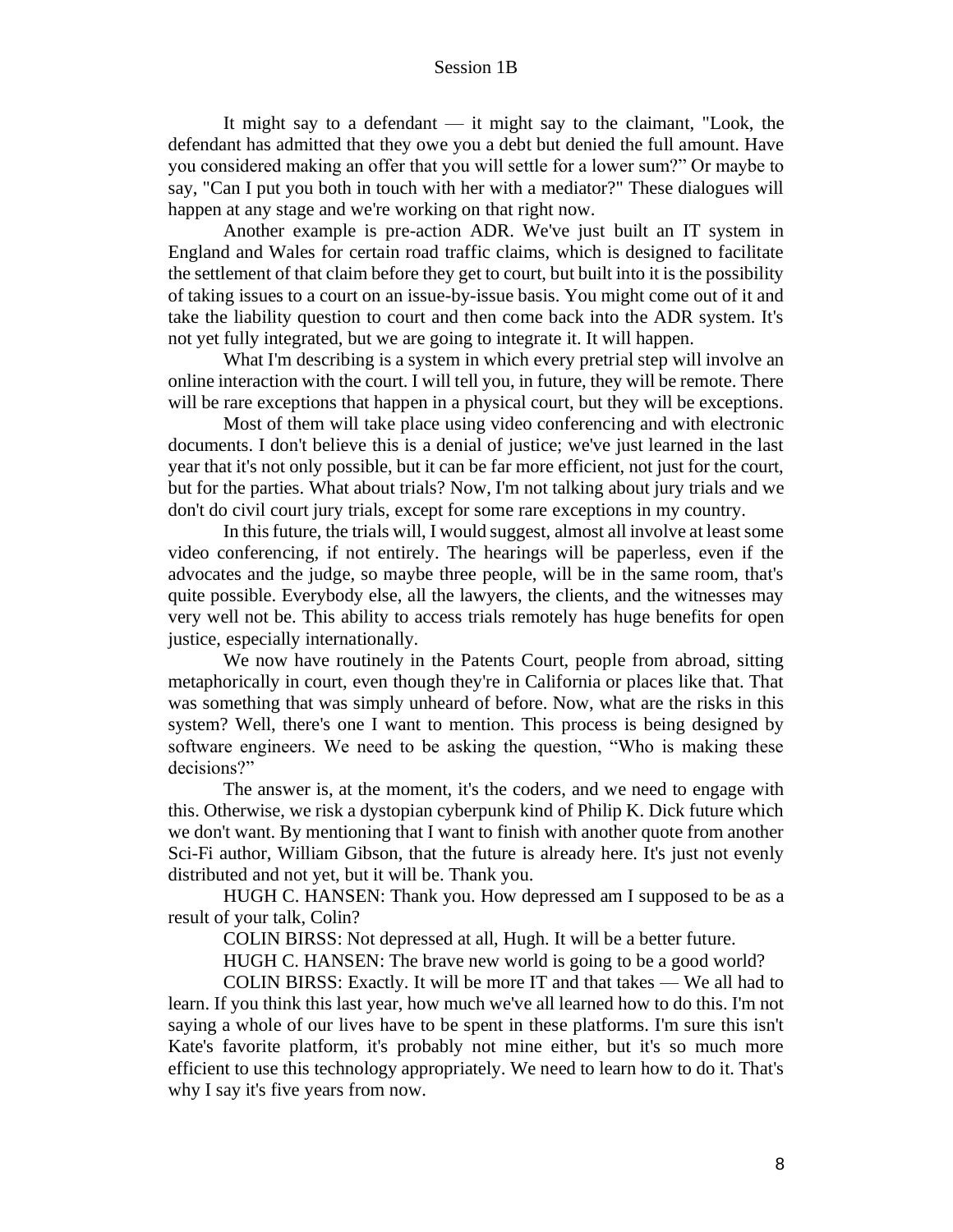HUGH C. HANSEN: I think what you actually put your finger on is that the real cause of the pandemic is not a virus, it's these platform owners who realize we're going to say, "Oh my God, look how good this is," and everything else. The fact is that it is, so what's going to happen, the little guy loses in this, is that what you're saying?

COLIN BIRSS: Oh, no, I don't agree with that actually. Quite a lot of the little guys are more tech-savvy than some of the big guys. It's very uneven.

HUGH C. HANSEN: When I was thinking little guy, I was talking about the little guys who are not tech-savvy. There are people, Colin, believe it or not, who are not tech-savvy and I relate to them on a personal basis.

COLIN BIRSS: I know, I agree with you. Of course, there are, but let me give you an example, a personal example. Of course, there are lots of people who are not tech-savvy, I understand that. But I had a really arresting example in about June of last year, where I'd been online, doing online courts for about three months. There was an individual who was exactly the kind of person who is chewed up by the legal system, didn't have lawyers.

She was talking to me about how the hearing was going to take place. I said, I offered to say, "Well, I'll come into court and we can sit in court." She said, "No," she didn't want to do that. Now, she didn't use these words, but it's pretty obvious that the way she explained it to me, and I'm going to be very careful to use the right political expression to describe it, I'd say neurodiversity.

Essentially, that lady was somewhere on, at least in the UK, what we would refer to as a spectrum, the sort of autistic Asperger's spectrum. She was someone who was not comfortable being in the same physical room as other people but was comfortable defending herself online and she was able to do that. It wasn't to do with being tech-savvy, it was to do with the medium in which we interact.

She found this kind of medium actually better for her, much less scary than to actually have to go into a court and sit two feet or not two feet, five feet away from her opponents. That's only an example, I recognize that, but it's a real case.

HUGH C. HANSEN: There is a question for you but we're going to answer that question in the general discussion at the end. Thanks so much, Colin. I've been just getting the message it's time to move on. Tony.

ANTONY TAUBMAN: Good afternoon.

HUGH C. HANSEN: How are you?

ANTONY TAUBMAN: I'm very well.

HUGH C. HANSEN: What did you think of Colin's talk?

ANTONY TAUBMAN: Actually, I can relate to that very much because we've found in multilateral discussions, this platform can be quite leveling. It could have the same actual effect. People seem to be more forthcoming maybe because they're in the sitting rooms in their pajama trousers they might be more comfortable, but it's certainly a more fluid medium than our more formal meetings in Geneva. I can relate to that.

HUGH C. HANSEN: Tony, it's all yours, take it away.

ANTONY TAUBMAN: Let's see if I can buck the trend and put on a few slides. This is my theme. What has TRIPS ever done for me? The point is that TRIPS has been in effect now for over 25 years and we can at least learn the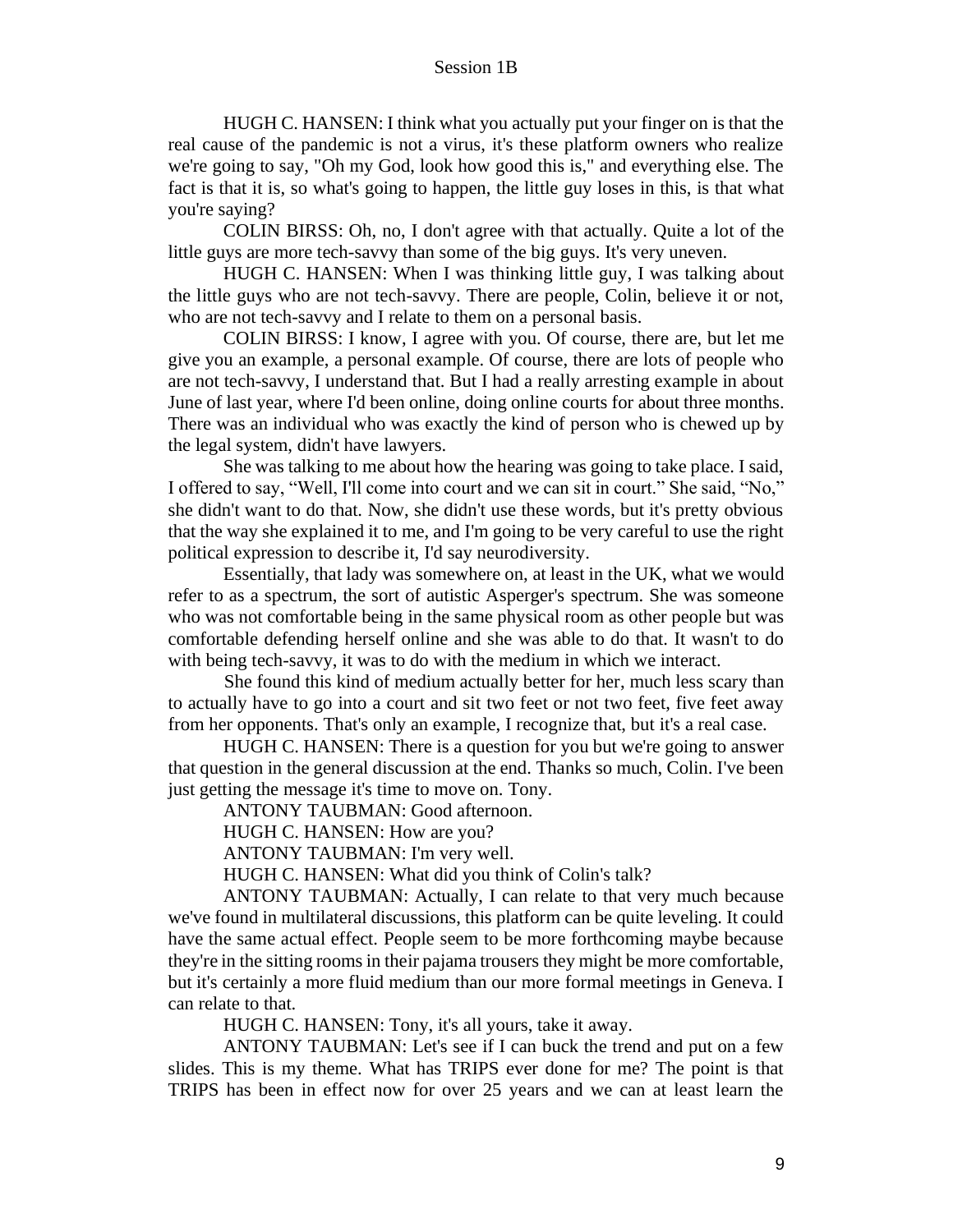practical lessons from what its implementation has meant. It's worth bearing in mind that it was negotiated against serious tension. It's the only WTO Agreement that actually refers to the need to reduce tensions through the development of multilateral procedures on dispute settlement. That's where it comes from, disputation of tensions, and it's worth recalling that.

The negotiators actually took on that challenge not through a zero-sum trade-off as it's often portrayed, but rather by formulating a framework for what amounts to good policy in the IP area. I think the TRIPS Agreement is starting to be understood as an articulation of what amounts to a good policy framework for IP. I'd like to defend that thesis. We have not so much support from our member governments. People have already referred to this already for the TRIPS Agreement as it is. Right now, indeed confronted with the COVID pandemic, quite a large number of our members are saying, "Look, the solution is to suspend key TRIPS Provisions all together, while we ride out the pandemic."

The other major issue is the U.S., EU, and China. Both the U.S. and EU have started disputes against China but for whatever reason have chosen not to proceed with them in our system. Seemingly in those areas of negotiation of normsetting dispute settlement, it seems less encouraging than you might have thought 25 years ago.

At the same time, we see IP and, this has been touched on already, IP being so much more important in international trade to the extent that IP is traded. This is something that the negotiators did not think about, literally didn't think about. The idea that IP rights, as such, could be tradable goods and we would have these enormous platforms like App Stores as platforms for trading in IP licenses which is in my view what they are. If you look at the 43 pages of click-through licenses, it says somewhere, "By the way, you're not buying anything, you're not trading anything. You're taking out an IP license."

This has transformed the way we should look at TRIPS and the international IP framework. It's just starting to seep into our system now. When we look at the actual experience of dispute settlement, I would argue that it's been much less about enforced compliance and the imposition of top-down rules. It's been more about finding an appropriate balance in our legitimate expectations of each other. About finding that elusive policy balance.

The big disputes have really been about, what exactly is the right way for the IP system to interact with broader public policy questions? That's really what the interesting disputes have been about, not simply "Have you complied or not?" like a parking inspector. It's been much more interesting than that and we have a lot to learn from it. Equally, the expectation that WIPO and WTO would be at odds with each other simply hasn't happened. It's a much more harmonious partnership than was expected 25 years ago. Indeed, in difficult controversial areas like public health, this has expanded into a real partnership also with the World Health Organization.

That's behind the scenes now that we're working very collaboratively in building up capacity to deal with the pandemic at the moment. This is because TRIPS, I think, was misunderstood as being a model law, as just "insert name of country here" and there's your IP legislation. In fact, it's proved to be a platform for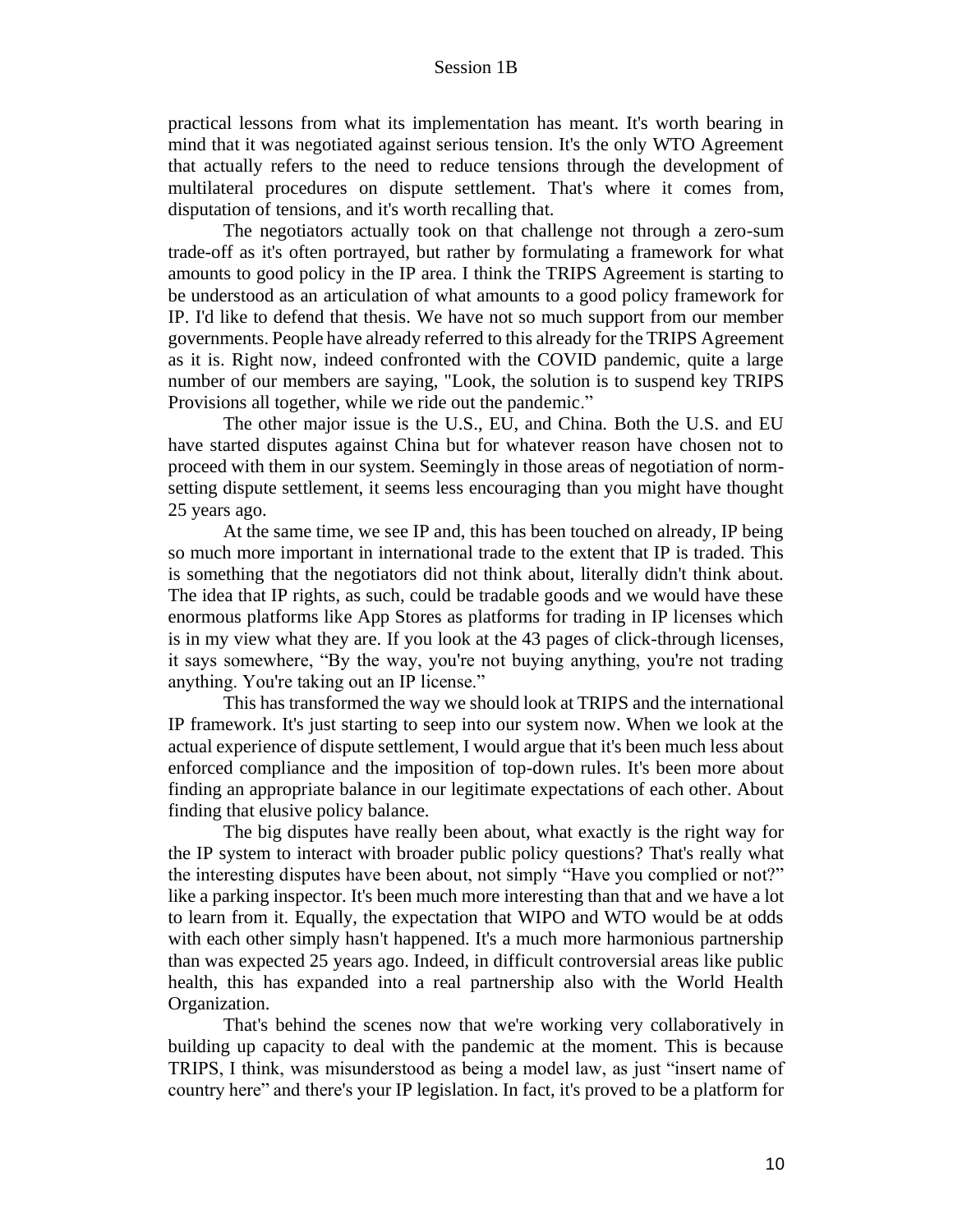much more interesting regulatory diversity. We have to collect all of the laws and legislative instruments that are used to implement TRIPS. We now have over 5,400 texts in our collection. 140 jurisdictions are covered.

This is, if you're into IP law at least, really interesting stuff because it is not legislating by copy-paste. It is increasingly a measure of regulatory diversity, of people tackling the same problems but in different ways but cleaving to the same broad principles that TRIPS spells out. That's really been our experience and so my real summary here is taken for granted now. This has been an extraordinary transformation of IP laws, especially in developing countries. Many have introduced major chunks of IP legislation for the first time or radically overhauled their IP framework.

It's also led to literally building infrastructure, a major development of IP offices and the administrative infrastructure. Enforcement courts in many developing countries are now developing very interesting jurisprudence. They're really engaging with the issues we've been talking about and grappling with what we've been talking about already. The question of injunctions, the question of remedies, the question of the interplay with antitrust. This is now a very dynamic area in many jurisdictions where this was almost literally unheard of 25 years ago.

The human capital has also remarkably developed in this time in many, many developing countries, not directly because of TRIPS but certainly as part of the same transformation. We take this for granted. We get frustrated because the negotiations are going nowhere, the dispute settlement hasn't delivered the outcomes that some might want. It might be greatly eclipsed by this incredible transformation that has taken place, that is countable, that's manifest that's also evident in the industrial property filing figures. There are the immediate trade frictions and certainly frustrated negotiating ambitions. There's much more in this implementation agenda than in the negotiation or the dispute settlement agenda I would stress.

When the negotiators, 30 odd years ago, framed TRIPS, they said, "Okay let's say for once and for all, what is an IP system for? What's the policy purpose of it?" In my view, TRIPS implementation is a whole lot of jurisdictions trying to answer that question. How to actually deliver on the expected policy benefits of IP.

We need to learn from that. This is, for me, an incredibly powerful base to build on because there's so many interesting and diverse answers as to how to give effect to the "should" of the IP system. The supposed social and economic welfare gains that importantly it delivers on, how do you actually do it in practice? We can learn from this. If we are talking about harmonization and the difficulties of incoherence between systems then, what in my view is needed now is a conversation before we can move towards broader convergence and certainly before harmonization. The difference now, compared to the TRIPS negotiations 30 odd years ago, is that all of those jurisdictions now have skin in the game. They have well-developed IP systems. They have practical experience, they have innovators and creative people benefiting from the system, so they actually have a positive stake in improving and enhancing the system. That wasn't the case in the TRIPS negotiations, but we are there now. So, that's my pitch really, that in spite of all the frustrations of the multinational system and its shortcomings are manifest,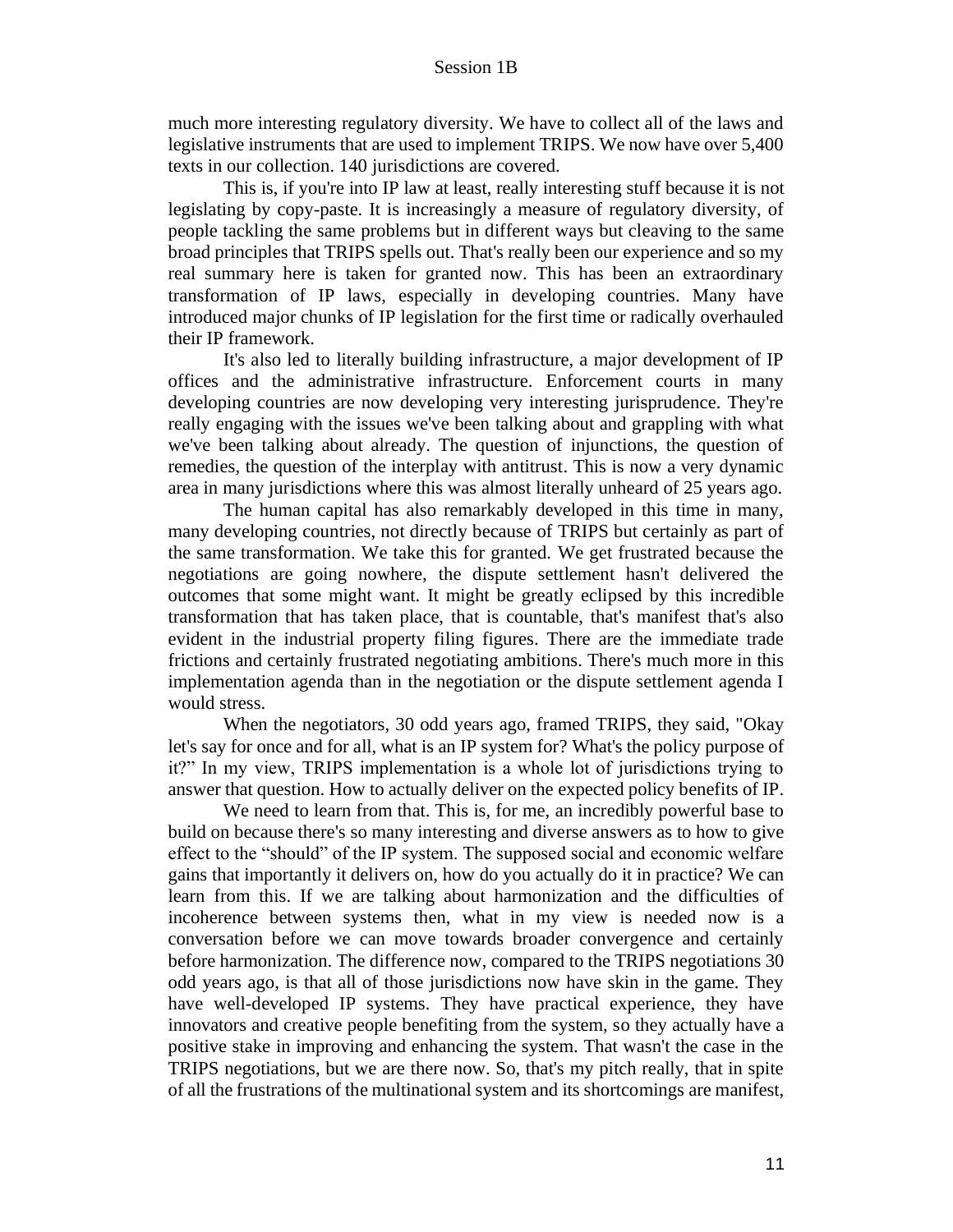of course, we actually have in the last 25 years built up an incredible intellectual capital, if you like, that can feed into the outcomes we've been discussing already today. That's my pitch, Hugh.

HUGH C. HANSEN: Okay. Thanks, Tony. Really, TRIPS were started by the U.S., and finally, the EU went along, and it was to get developing countries and other countries to actually protect IP. You're saying now actually the benefit is not just net-exporting against net-importing. You think it's broader now and more people fit into the model of where IP — they can gain from it? It's a win-win?

ANTONY TAUBMAN: In principle and the statistics do bear that increasingly in the flow of royalties. We try and measure those in trade statistics, it's really difficult, but the flow of royalties is evening out, it's becoming much more diverse and interesting. It's not just the big IP behemoths sucking in huge amounts of royalty payments. It's a much more diverse picture and that gives us bringing the step if we can translate that in  $\frac{d}{dx}$  if we can use that to inform the politics which is not happening at the moment but the statistics are very encouraging.

HUGH C. HANSEN: Okay, Tony, why don't we call it TRAIP, Trade-Related Aspects of Intellectual Property? What clever person said, that's not good enough, we'll call it TRIPS?

ANTONY TAUBMAN: Yes, it should be TRAIPS, I agree. It actually nobody knew why on earth you would want to negotiate on IP in a multilateral trade forum. This was back in 1986, so an artificial formula had to be cooked up, and so in the office down the corridor, people were working on TRIMS, Trade-Related Investment Measures, which is actually a sensible acronym, and so TRIPS was just borrowed. So, TRIPS in itself is if you like an act of plagiarism, it's not a very accurate acronym.

HUGH C. HANSEN: Okay. Good. Any questions, comments, thoughts for Tony from anybody? Well, we'll just wait here. So how do you get on with WIPO? Is there any jealousy or this or that or what's going on there?

ANTONY TAUBMAN: Well, both aspects have had a change of senior management. Took us just a month ago, but at the working level, it's great. We actually have really good — very collegial. I mean, early on, there was an assumption, particularly in WIPO that the WTO would be some kind of competitive threat. We have six people working on everything to do with TRIPS and IP. They have, what, 1,300 people? So we're not a competitive threat, and we — no, it's great, we actually work together very well. That's not just secretariat spin. That's the dayto-day stuff.

KATHLEEN O'MALLEY: Hugh, I just want to say one thing. I do think that I really appreciate Antony's comment that it all has to begin with conversation, and I think that was the point that I was saying is that I feel like we're losing that, not just because of the pandemic, but because of some other, you know, courtrelated jealousies that are occurring. But I think that his structure for how we ultimately get to some harmonization makes complete sense.

HUGH C. HANSEN: Okay, good. Thank you very much. By the way, Annsley, you used the chat, or something like that? You're not authorized to use the chat; you are here to speak publicly and take the consequences. So, you had a question, I think, to Tony, could you ask him?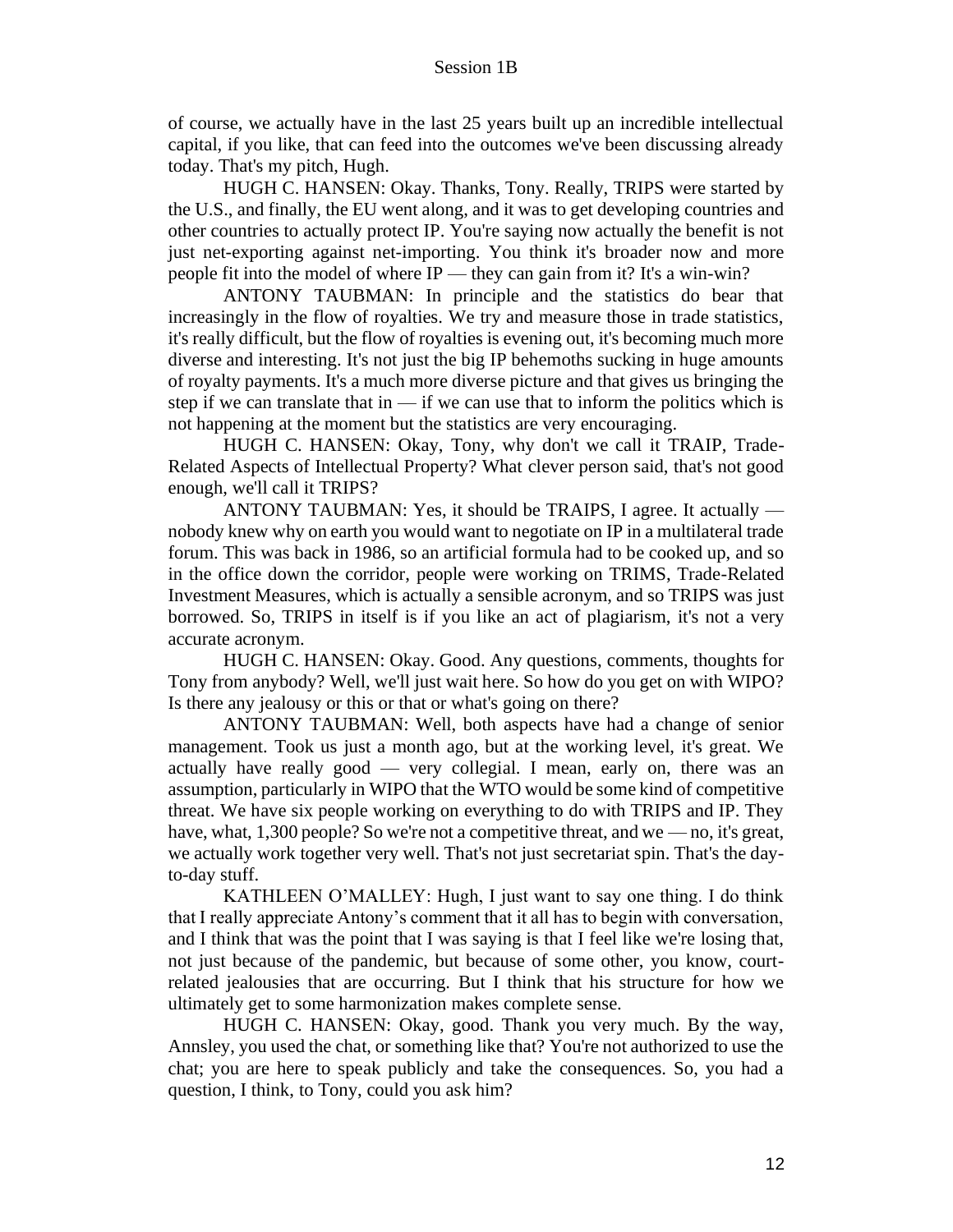ANNSLEY WARD: I'm trying to recall what that question was, Hugh.

HUGH C. HANSEN: Oh, no, no, no. No, actually, how many non-member implemented defendants in—

ANNSLEY WARD: No, no, this was a little side conversation between me and a representative of Interdigital, so it was about the previous topic that Kate was talking about, so—

HUGH C. HANSEN: Annsley, Annsley, side conversations are distracting.

ANNSLEY WARD: This is about conversation here. It's about what Kate was talking about. We need to engage. [crosstalk] Even the people that are opposing us. I'm trying to bring people into the panel.

HUGH C. HANSEN: It's like you pointing to a guy in the audience and having a conversation which no one else is in. Try to think of everybody, all right?

ANNSLEY WARD: [laughs]

ANTONY TAUBMAN: When do we get to have fun? I thought we were here to have fun. Isn't that the—

HUGH C. HANSEN: Oh, come on.

ANNSLEY WARD: No, no.

HUGH C. HANSEN: Yes, the people who are listening to you have the fun. Okay.

KATHLEEN O'MALLEY: You haven't done this enough, Hugh, the side conversations are some of the best parts.

HUGH C. HANSEN: Well, that's good to know. That's good to know, for the future. Okay, so I think I just — Michele. Thank you, Tony, and we're going to discussion at the end where we can revisit this. If there are questions that haven't been answered, I think we can answer them. So, Michele?

MICHELE WOODS: Yes.

HUGH C. HANSEN: How are you?

MICHELE WOODS: I'm fine. I'm still here in Geneva a year later, feeling that the situation is more or less the same, but I'm glad at least you're having the conference, even if it's online.

HUGH C. HANSEN: How often do you speak to Tony?

MICHELE WOODS: Occasionally.

HUGH C. HANSEN: Okay. All right.

MICHELE WOODS: But we are in contact quite often with people on his team or from people in the WTO. For example, when we're doing legislative advice, we've agreed to include TRIPS compliance in our assessment, so there's a lot of back and forth that goes on.

HUGH C. HANSEN: Okay. All right. It's all yours now.

MICHELE WOODS: My topic is the impact of the COVID-19 pandemic on the creative industries, but I actually wanted to start with a question that Daren Tang, the WIPO DG,  $^{13}$  mentioned was not answered earlier and that he thought we might want to answer on this panel. It was a question about what copyright issue

<sup>&</sup>lt;sup>13</sup> Director general.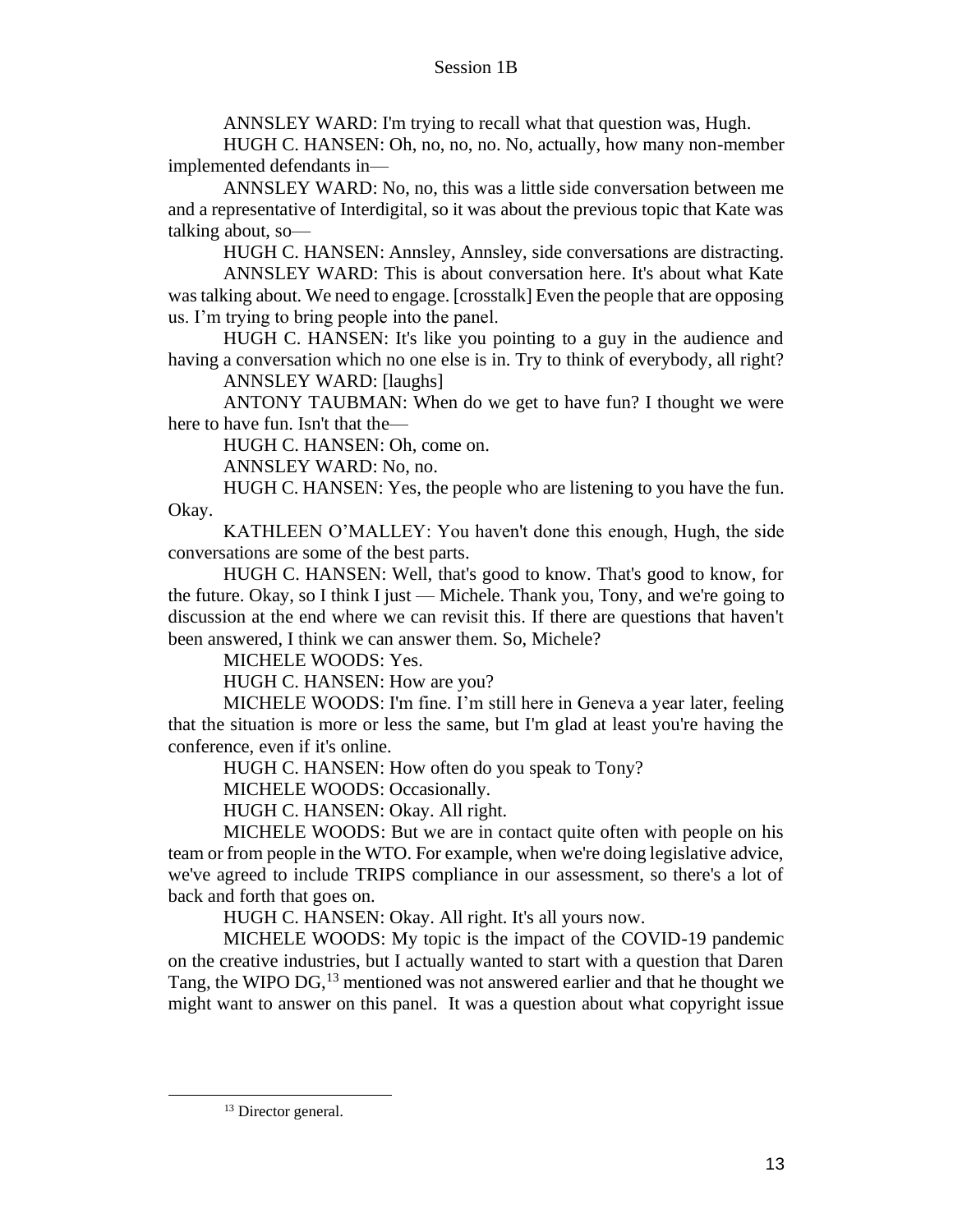might be the next one that could be addressed in a multilateral treaty through WIPO, following the Marrakesh Treaty<sup>14</sup> and the Beijing Treaty.<sup>15</sup>

That really brings together some of the themes we've been talking about here about the difficulties in the multilateral environment. We don't have one clear answer to this question. We've obviously had the Broadcasting Treaty<sup>16</sup> on the agenda for a long time. There are very strong proponents, but also opponents, of having more treaties on limitations and exceptions. There's also quite a strong demand from some regions for action on a multilateral instrument on the Resale Royalty Rate, but at the moment, multilateral treaties are difficult.

To the extent we are able to achieve the next multilateral copyright agreement, we anticipate it would probably be like Marrakesh or Beijing, narrowly tailored to address a specific problem. The other thing that we would probably need to see is a coalition of parties interested in the issue who've come together, including the active participation of the  $NGO<sup>17</sup>$  community as well as the active participation of the member states, saying, "We're now ready to tackle this particular issue. It's come to the point where it's time for a multilateral solution." That's what we'd be looking for.

Of course, all of you are aware that in the pandemic, we've barely been able to meet. We have met virtually, we've continued our meeting schedule, but member states have been somewhat reluctant to engage in substantive discussions and certainly are hesitant to have any negotiations in that context.

At the same time, an interesting side benefit perhaps has been that we've had participation from member states that normally aren't able to obtain financing to come to WIPO to participate in our meetings. We do offer some financing, but it's not at the level where we can finance every member state, and so we have had some new active participation and that's been a very positive development.

With fewer meetings at WIPO, we have been spending more time on some of our other core activities, such as trying to assist and support the creative industries and creators. Today we are looking at this topic on the disruptions the pandemic has caused in the creative industries, and potential lasting changes.

Of course, as everyone is aware, just about every aspect of the creative industries has been affected by the pandemic. We're not out of this yet, but we can start to see how that disruption — and disruption can be positive or negative how disruptive change will affect the long-term evolution of these industries. We are not looking only at the situation of the major players, but also at the impact on individual creators, authors, and performers, and their ability to make a living in the creative industries. We are also concerned about whether there's a different impact on creators and creative industries in, for example, developed and developing economies.

<sup>&</sup>lt;sup>14</sup> Marrakesh Treaty to Facilitate Access to Published Works by Visually Impaired Persons and Persons with Print Disabilities.

<sup>&</sup>lt;sup>15</sup> Beijing Treaty on Audiovisual Performances.

<sup>16</sup> Treaty on the Protection of Broadcasting Organizations.

<sup>&</sup>lt;sup>17</sup> Non-government organization.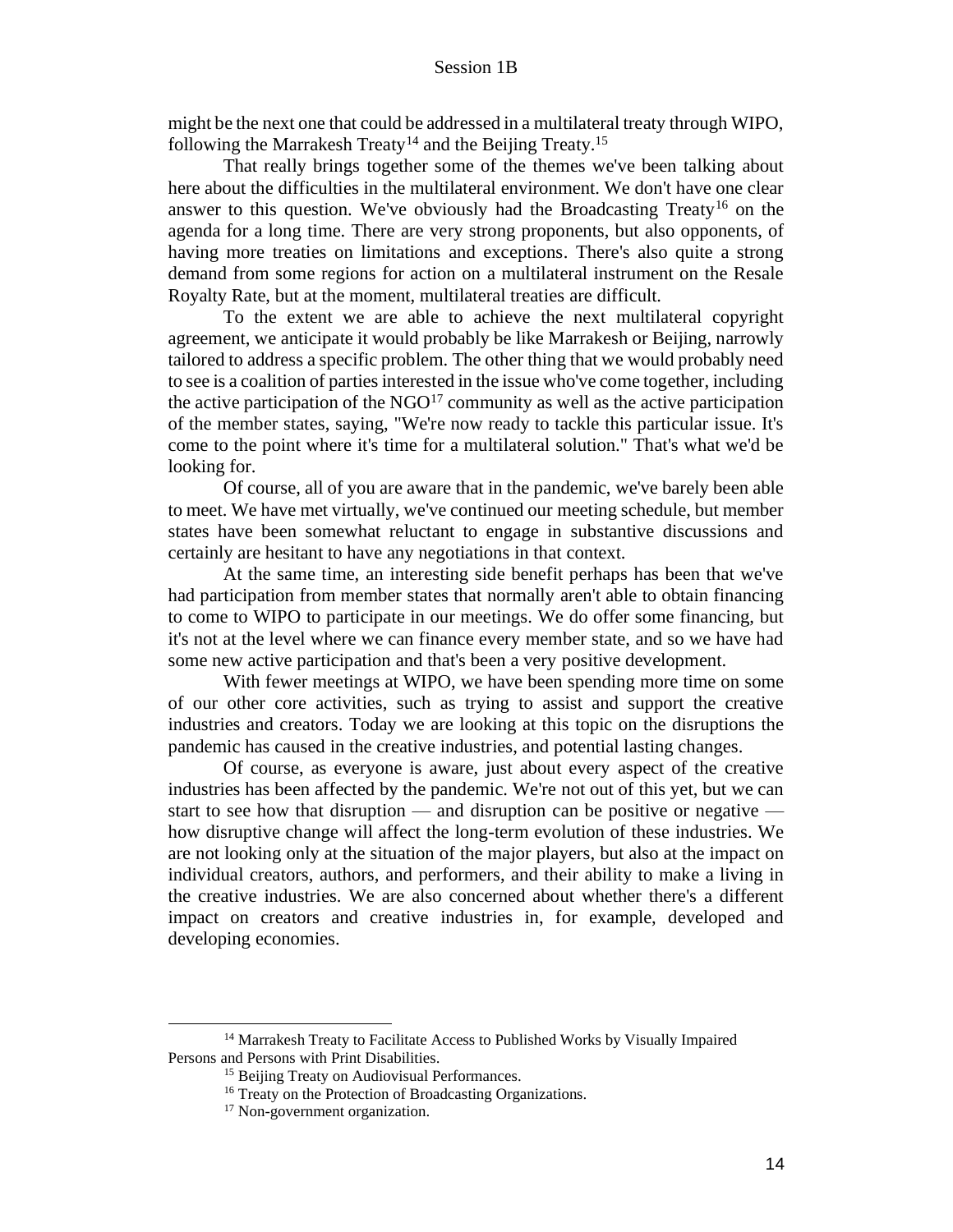We also think about content and user access to content. We heard a lot about that before. There's been an increased demand for many types of existing content, and a heightened role for distributors and streaming platforms.

One of the areas where there's been great impact is education. The World Economic Forum has said that globally 1.2 billion children were out of the classroom during the pandemic. Many still are, and some have been in and out of the classroom during the pandemic. A lot of solutions have evolved to try to address the needs of remote education, both in terms of content and distribution mechanisms, where, once again, platforms have a major role to play. In the entertainment industries, we all have heard about sitting and watching Netflix. Netflix had 10 million new subscribers in the second quarter of 2020. E-commerce, including a significant amount tied to copyright or the creative industries, has also increased rapidly.

As far as the disruption, a key question is, who are the economic winners and losers? In the entertainment context, we've heard about the increase in the use of streaming platforms for all kinds of media, for watching film content, playing video games, getting access to music, all of those services that have seen increased demand. There's been a lot of use of existing content, a lot of demand as people had time during lockdowns, etc. This aspect of the pandemic has created a number of economic winners.

Different parts of the music industry, for example, have been affected very differently. The recorded music sector has had the ability to use these platforms, distribute content, etc., while the live music sector, which normally makes up about half of the revenue stream of the music industry, has been heavily and negatively affected despite trying to pivot to live streaming. We heard a lot about these efforts to adjust at our Global Digital Content Market Conference at the end of last year, and they have only made up for a small part of the loss from cancellation and postponement of live events.

When you think about live events, the impact goes well beyond the events themselves, the performers, the creators, but also affect the venues, the related supply chain, and commerce in the area. The  $OECD^{18}$  estimates that between 0.8% and 5.5% of national employment in its member countries is affected by the loss of live entertainment of all different types, and most of those employers are small businesses. Some governments have tried to help by giving lifelines, but they have not all been able to do that, and who knows how long that support will continue.

When we think about long-term effects, of course, a lot of the technological innovation — I was thinking when Colin was speaking about that in a different context — a lot of it will stay. A lot of the developments will be retained in terms of educational platforms, in terms of entertainment platforms, the ramped-up pace of innovation and digitization. At the same time, there will be those who will not have access to those developments, to those changes. 40% of the global population is still not online. There are big questions about how to bring everyone into the system to take advantage of the long-term benefits that may result.

Then finally, in terms of the individual creators and artists, will they make it? Will they be able to continue making a living from their art? Will they have

<sup>18</sup> Organisation for Economic Co-operation and Development.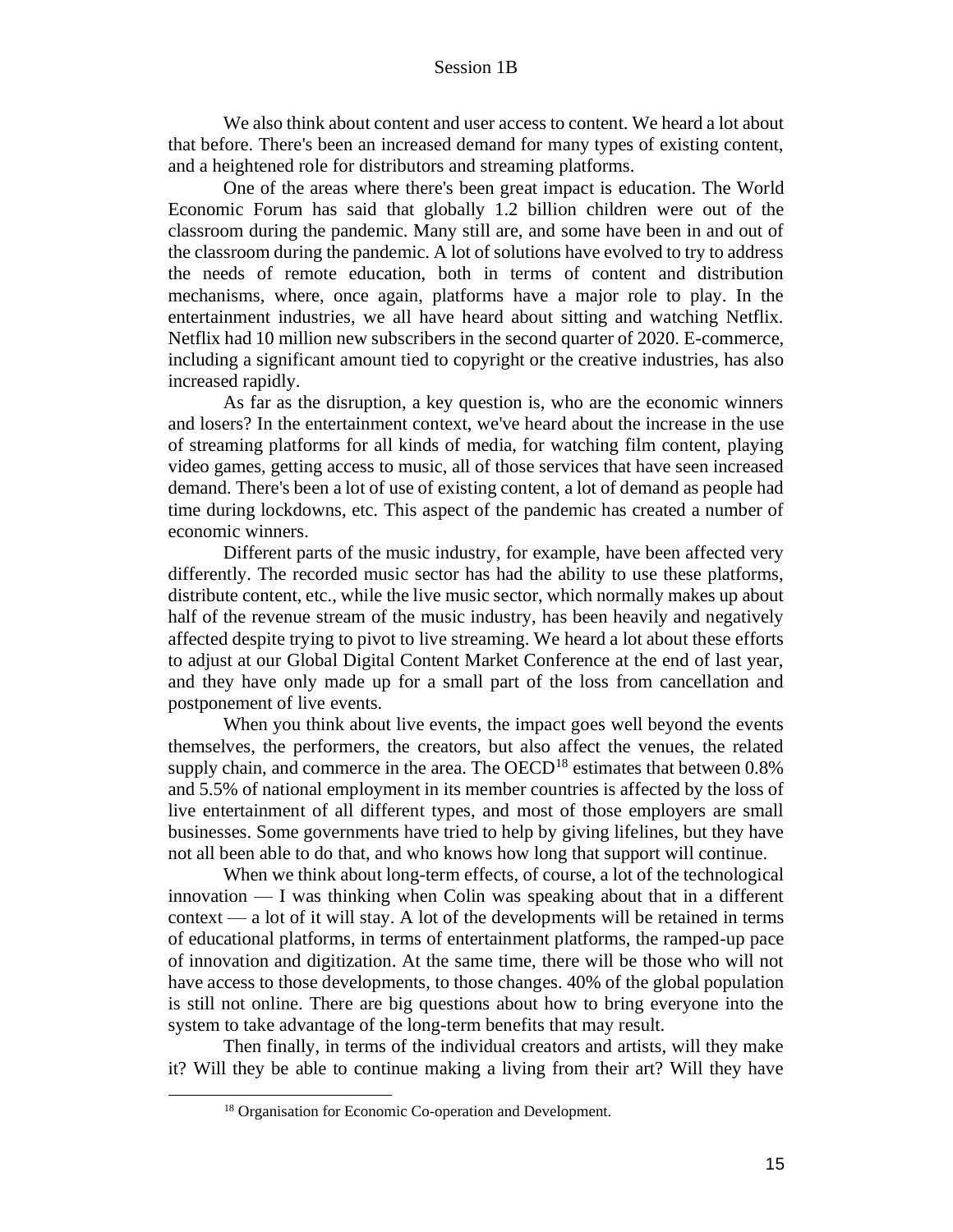already switched to doing something else because they couldn't make it through? There's been some short-term economic support, but governments will have a lot of other priorities as we come out of this pandemic.

So, we're still living in this process now, but we really need to think about how to harness the gains and mitigate the negative effects of the disruption.

HUGH C. HANSEN: Thank you very much. Let me ask you this question. The virus is gone and everything else. To what extent are people going to return? I mean this conference. Everyone says next year it's going to be live. How many companies are going to say, "Okay, spend this amount of money to go to New York" when you can just tell them you want to do it online, and we're going to save a fortune.

Even if people want to do it, what about the financing and entertainment aspect? Are there many obstacles to getting back to normal?

MICHELE WOODS: There certainly are some. What you're saying makes sense. We expect that and we're being encouraged during our budgeting right now to continue to deliver a lot of our programming virtually. At the same time, certainly, in terms of demand for entertainment, there's a huge pent-up demand. You can see every time permission is given for people to somehow participate in a live event, in the cases we hear about, they seem to be very popular, oversubscribed. People want to be together. People want to experience culture together. They want to go to museums; they want to interact with people live.

Certainly, at the same time, those who are weighing the economic costs that are more on the education side or the employment side will make the kinds of judgments you're talking about. Now, I know we've already talked about how we would, of course, be there in New York, because we see the benefits that we get from being in-person, interacting with people around the sidelines of the meetings, things that you really can't replicate, or at least we haven't managed to replicate yet, well, in the online context.

For example, for our meetings, for our negotiations, we think that's essential. We really have found that member states have not been able to replicate a negotiation context in a way that works for them or that they're even willing to participate in. So, we anticipate that for the multilateral, lawmaking negotiation side, we will have to go back to the physical meetings.

There will be some areas where I think it will largely come back, others where it won't, but I think there's a lot of demand to meet. I think many people will want to participate in person even if they are comfortable with technology.

HUGH C. HANSEN: Okay. Good. Thoughts? Comments?

ANNSLEY WARD: I have one here. I was really interested in the discussion as to who's really benefited from the online environment and of course some companies have been and the question is, is that money trickling in to individual creators and artists? My question is, to anyone on the panel, is there a role for IP to intervene to create a fairer incentivization for that kind of boom that has to be filtered in, or is it just a matter of contract law? How are we as IP lawyers tasked?

MICHELE WOODS: It seems to me a lot of this is actually playing out in discussions that are already taking place in terms of looking at the value chains and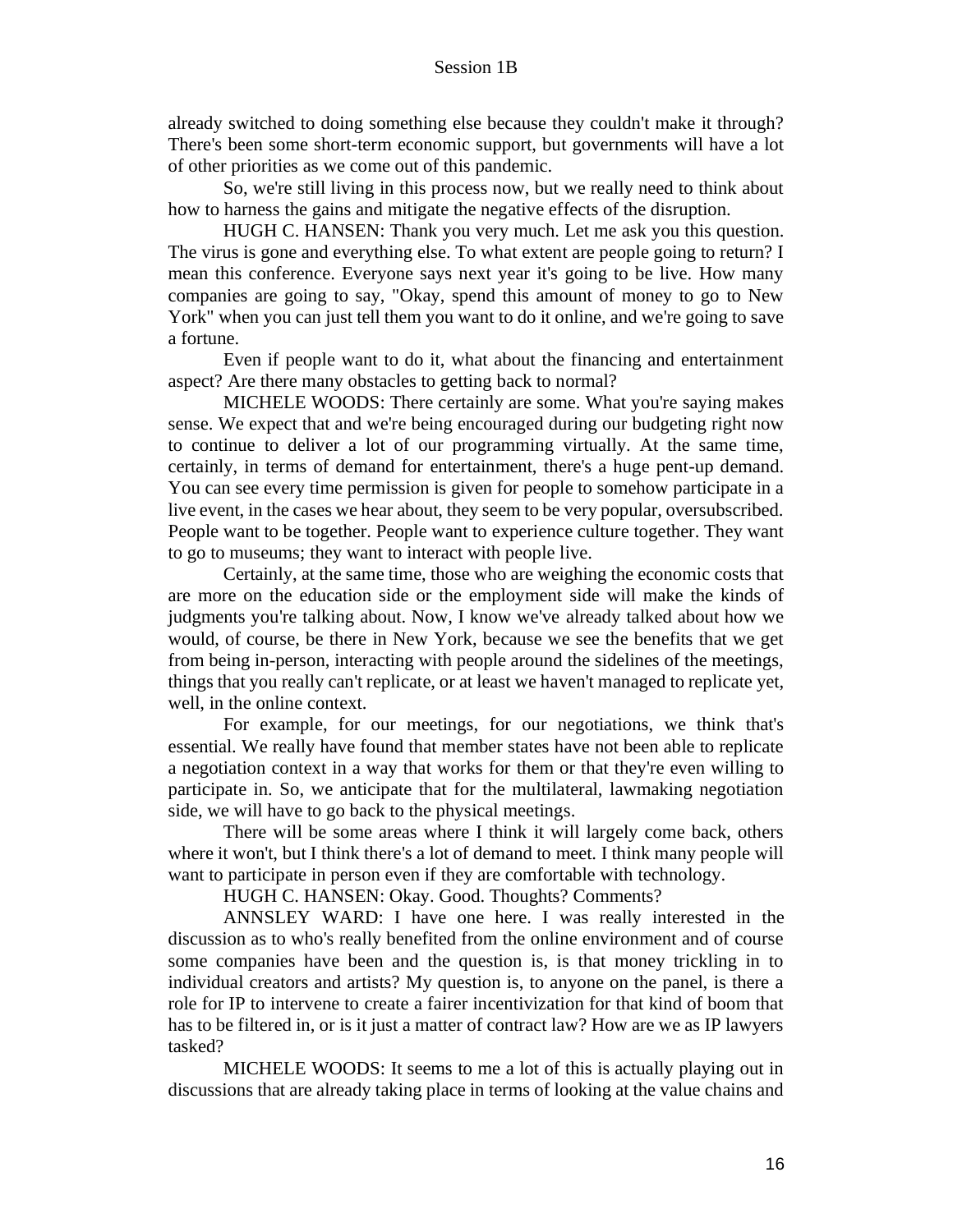online digital content and some of what Marco was talking about in terms of the  $DSM<sup>19</sup>$  discussions. Whether or not you think there's a role for IP, there are many who think there is and who will really want to encourage that discussion a lot.

We certainly do hear a lot of concern that at the moment, a lot of the gains aren't getting to performers and creators at the individual level. We also hear pushback saying that the causes of that are not what they think the causes are. That, for example, the record companies aren't doing well either and in fact the performers get more of the gains. There's a lot of discussion around that. I think what's needed is transparency and a lot more clarity about the information as a first step.

ANNSLEY WARD: Just a follow-up question on that, Michele. Transparency is obviously great because then we can see who is getting what money or how the value system and chains are working. How do you get people to give you that data? Is there [unintelligible] Is it a coalition means? How does that happen?

MICHELE WOODS: I think you were asking, and we heard this earlier, how do you get access to the data. That's a very good question. I don't have a comprehensive answer to that. I think that there are different elements of it that can be worked on.

Some of that would be work by standards bodies. If people want to keep data secret, that's one thing, but if data isn't available because it's not in formats that can be shared, if it's not easily retrievable, if it's not consistent, all of those kinds of issues can be worked on and the case can be made that more licensing can be facilitated by having consistent standards and data rules of the game that are understandable and usable by everyone.

At least for me, that's where I would look, because that's an area where you can make progress right now. There are a lot of really interesting projects out there that are looking at those questions.

ANNSLEY WARD: Thank you.

HUGH C. HANSEN: Thank you, Michele. Now I'll move on to Allen.

ALLEN DIXON: Thanks very much. I'm going to talk about a topic that's an important one and one that doesn't get a lot of discussion at the moment, and that is getting the message out about the importance of intellectual property to what I would call normal people.

When you think about and look at intellectual property, again, among normal people, what you often see is the most basic lack of understanding. We get headlines from CNN and other people saying that Pepsi Cola is suing farmers in India for copyright infringement, and General Motors is filing a patent on the Cadillac name.

We also see messages and ideas about intellectual property that are negative, misleading, and often actually false in the press and online, for example, "patents stifle innovation," "patents prevent vaccines," "comedian changes named to Hugo Boss to protest fashion house," "music copyright lawsuits are scaring away new hits."

<sup>&</sup>lt;sup>19</sup> DSM is a multinational corporation.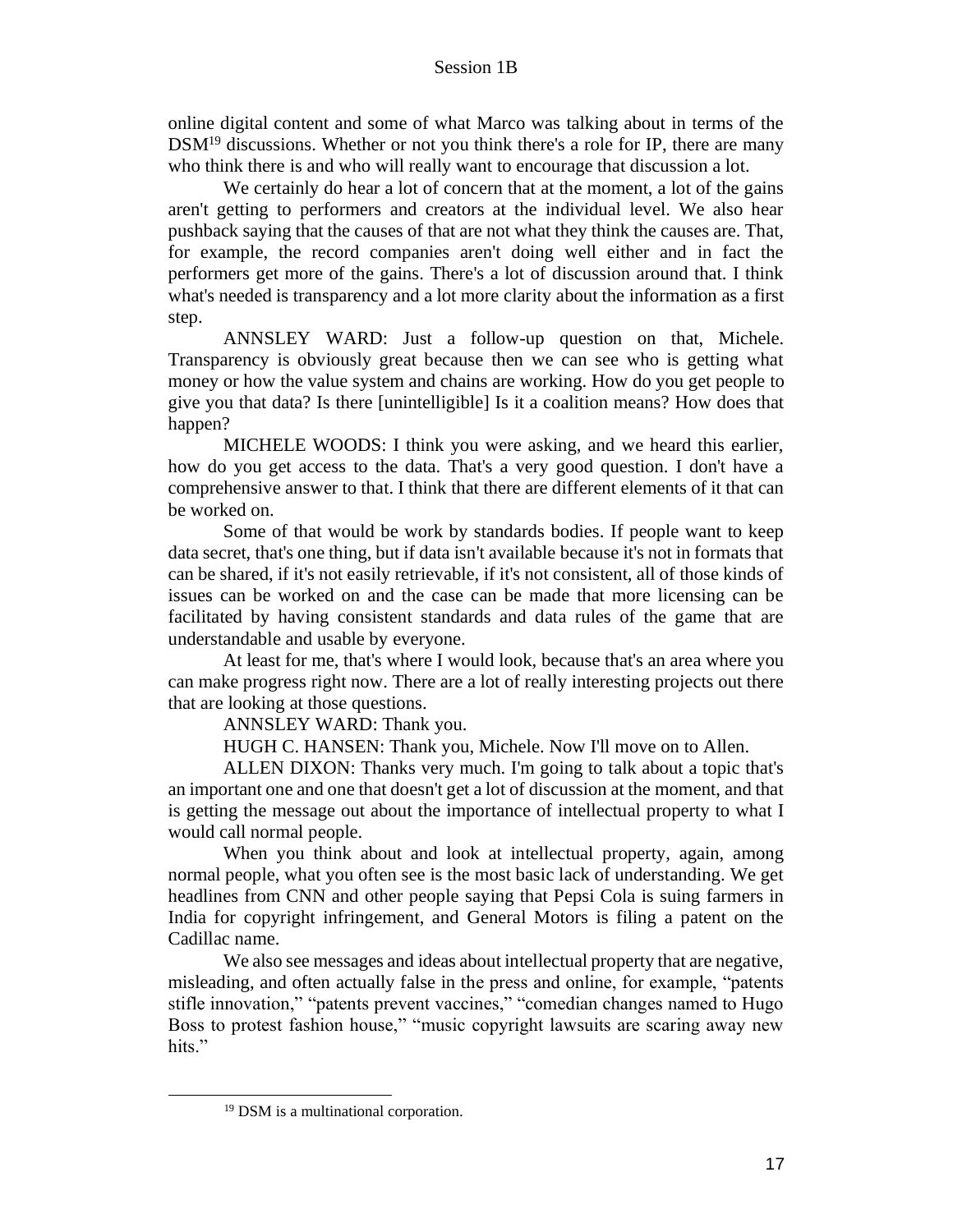The problem here is that the important reasons to have and use intellectual property and the benefits of the IP system just get lost in people's minds. What a lot of people only hear about intellectual property is that it's a problem. It's difficult, it's unfair, it's counterproductive, it's unnecessary.

This is not just a theoretical issue; it really has negative consequences. For the ordinary consumer, this may mean for example that they believe there's no reason not to use illegal films and music off the internet. Never mind the amazing, creative people involved who have created it. People may also miss the opportunity to protect their own important inventions, not thinking about getting a patent or registering their trademark and then not being able to attract enough investment.

For lawmakers — and we do have some very expert lawmakers that come to this conference — I've talked to a lot of lawmakers over the years who really don't understand how intellectual property works and how it's important as a building block of the economy, and this can increase the risk that they take bad decisions about how IP should be protected or enforced.

Now, when we intellectual property people talk about IP, we're big on our acronyms and other words that normal people don't understand, aren't we? The PTAB,<sup>20</sup> EPC,<sup>21</sup> NPE,<sup>22</sup> SEP, FRAND, FLOSS,<sup>23</sup> FTO.<sup>24</sup> We often talk in these specialized ways that don't get the message out of what it is that's really important here.

To me, there are four messages that are really important for us who are involved in different ways in intellectual property to get out — obviously to governments, but also to big businesses, small businesses, startups, and just the ordinary normal person on the street.

The first is that intellectual property promotes innovation and creation. When you've got the president of China, Xi Jinping, saying that innovation is the number one driver for development and that protecting intellectual property is protecting innovation, this means something. Of course, there have been all kinds of studies done about this, for example, how patents increase the amount of R&D that companies like pharma companies do. Again, it is important to get the message out that IP is a huge incentive and engine for innovation and creativity.

The second is that IP is good for companies, small and large. Again, there have been loads of studies on this — the European Patent Office put one out recently that basically said intellectual property helps small companies even more than large companies. Small companies that use IP generate 68% more revenues per employee than companies that don't use intellectual property. There have been similar studies in the U.S.

Third, intellectual property is good for the economy. Again, there are great studies on this, but they don't get a lot of publicity. In Europe, for example, 45% of all the GDP and 93% of all exports in the EU are generated by intellectual property intensive industries. And this isn't just an industrialized, developed country thing. I

<sup>20</sup> Patent Trial and Appeal Board.

<sup>21</sup> European Patent Convention.

<sup>22</sup> Non-Practicing Entity.

<sup>23</sup> Free/Libre/Open Source Software.

<sup>&</sup>lt;sup>24</sup> Freedom to Operate.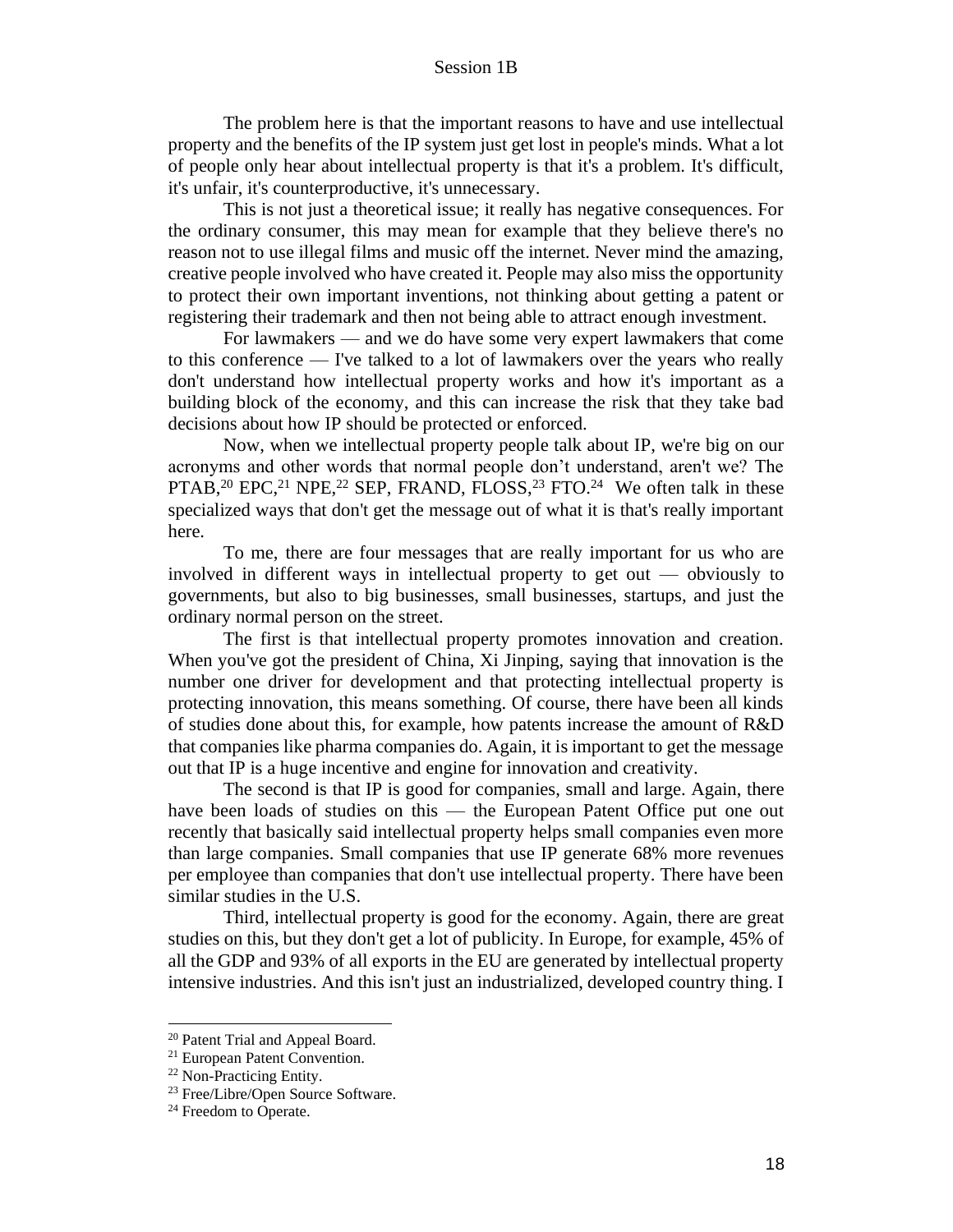put up here our tweet on Malawi that we did not too long ago, that the Malawi government's new IP policy says, "creating a vibrant intellectual property ecosystem will promote and support creativity and innovation, and thereby catalyze industrialization and structural transformation of our economy for national development." IP is good for the economy not only in developed countries but developing countries as well.

The other message that we really need to get out better is that intellectual property is good for consumers and society. Society and consumers benefit from the vast array of technologies, products, services and other things that have been developed on the basis of the incentives and the rewards that the intellectual property system has provided.

Perhaps the best example this year has been the development and delivery of an amazing number of new COVID vaccines to the world in record time, in a year. I was reading this morning that a billion vaccines will have been distributed in a hundred countries by the end of this month. A quote here from Thomas Cueni of the IFPMA,<sup>25</sup> "IP is what brought the solution to the pandemic. Patents and intellectual property remain the lifeline for future pandemic preparedness and allow companies to operate at never-before seen speeds and invest heavily in risky research without guaranteed rewards."

Let me just talk a little bit about how we can get this messaging out better. There's four ways that I'm just going to touch on here, which are things we focus on at the Ideas Matter initiative which I run: Getting out stories of how real people benefit from IP, getting useful data out to people that may not have ever heard any of this stuff, having interesting and convincing commentary, videos and other material that explains IP in practical terms, and doing effective online and social media outreach.

HUGH C. HANSEN: Now, we have some time for discussion of Allen. Anyone want to ask, comment, anything?

ANNSLEY WARD: I'm happy to do so. This issue of getting the message out has been an issue that, and with my IPKat hat on, we've been struggling with for many decades. What we used to do is, we used to arrange teaching sessions with members of the traditional press to explain to them what IP is and how you can't patent a trademark and things like that. It is a little bit of a discussion about it, but it's still hasn't really moved the dial.

My question for Allen is, how would you get the people who should be caring about these things? Because it's important for innovation. It's important for our economy. It's important for job security. It's important for them to understand the issues that hold politicians to account. How do you get them to understand the subject matter enough to report on it in an accurate way? Words really matter for everything, but especially in IP. What do we need to do? What are we as a profession not doing to have this continuing to be a problem?

ALLEN DIXON: Just a couple of thoughts, Annsley. The first is, I don't think we spend enough on public relations agencies, press people, the whole outreach. I figure a TV producer spends a million dollars to produce one television episode, but I would be shocked if there's a tenth of that spent worldwide trying to

<sup>&</sup>lt;sup>25</sup> The International Federation of Pharmaceutical Manufacturers  $\&$  Associations.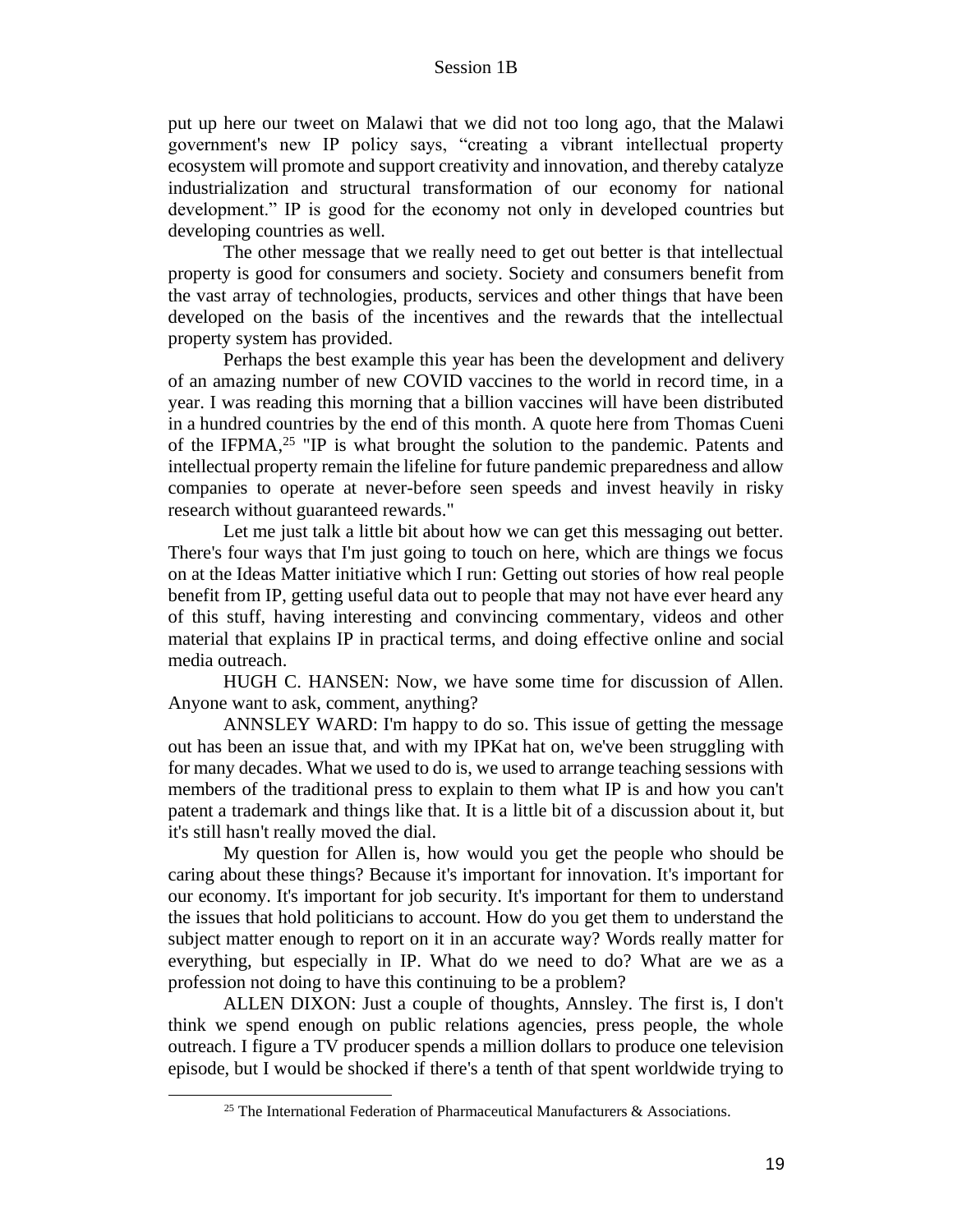get the IP messages out that we need to get out. Ideas Matter worked with a PR company for several years and I thought that was really helpful.

Second, as to the kinds of things we can do, one of the things I really liked was that we did a session a few years back and invited the normal UK press, at least that was around. The question we discussed wasn't an IP specific question. The question was, on World Cancer Day, what was being done to help treat cancer, cure cancer, prevent cancer? We had cancer specialists and drug company people discuss these issues. We talked about issues that were really interesting to the reporters, like personalized cancer care, and we showed specific technology innovations. But everybody participating in the conference just kept saying, "We can't do this unless we can get a patent for this. This is how we get the investment in and do this." Just getting that message out in the course of discussing something that's otherwise really interesting, I think is another good way to do that.

HUGH C. HANSEN: Jane, do you have anything to say about anything?

JANE GINSBURG: It's not really a legal question. It's a question of who controls the narrative. I think until recently, if not still, the IP interests have certainly not controlled the narrative. It's been more the large tech players. Maybe one difference is that the large tech players don't look so angelic of late. Perhaps that shifts the propaganda balance.

HUGH C. HANSEN: Thank you, Jane. Any other thoughts or comments?

MICHELE WOODS: Hugh we have a couple of chat questions about Google v. Oracle.<sup>26</sup> I know Jane had mentioned that.

HUGH C. HANSEN: We're not doing *Google v. Oracle*. There's a session at 2:30, which actually has a speaker on that and everything else. Other than the fact is, I think we all agree that if we were in England, Justice Thomas would get knighthood. The rest of the group — I'd love to get the internal workings of how it took them over two years to get five votes in favor of the majority opinion, which was sort of an indication of what was going on there.

KATHLEEN O'MALLEY: Hugh, I want to say one thing. I'm not going to comment on *Google v. Oracle,* but I am going to say that some of what's in that opinion was going to make me comment with respect to Allen's comments, which was that he has to get the message out to the public, but we also have to get the message to the decision makers.

It seems like, at least in our country, the Supreme Court is not cognizant of the importance of IP and in fact, discounts the importance of IP at every opportunity and that's a concern. Not just because of *Google v. Oracle* but there were multiple other decisions in recent years that reflect the same thing.

HUGH C. HANSEN: Let me say this for those who may not know. Kate has this wonderful decision, Court of Appeals in the Federal Circuit, which was absolutely fantastic.

KATHLEEN O'MALLEY: Not just mine, it was a unanimous opinion by a panel.

HUGH C. HANSEN: Don't give me that, all right, Kate? I know it was yours, and everyone realized how good it was. Anyone else?

<sup>26</sup> Google LLC v. Oracle America, Inc.,141 S.Ct. 1183 (2021).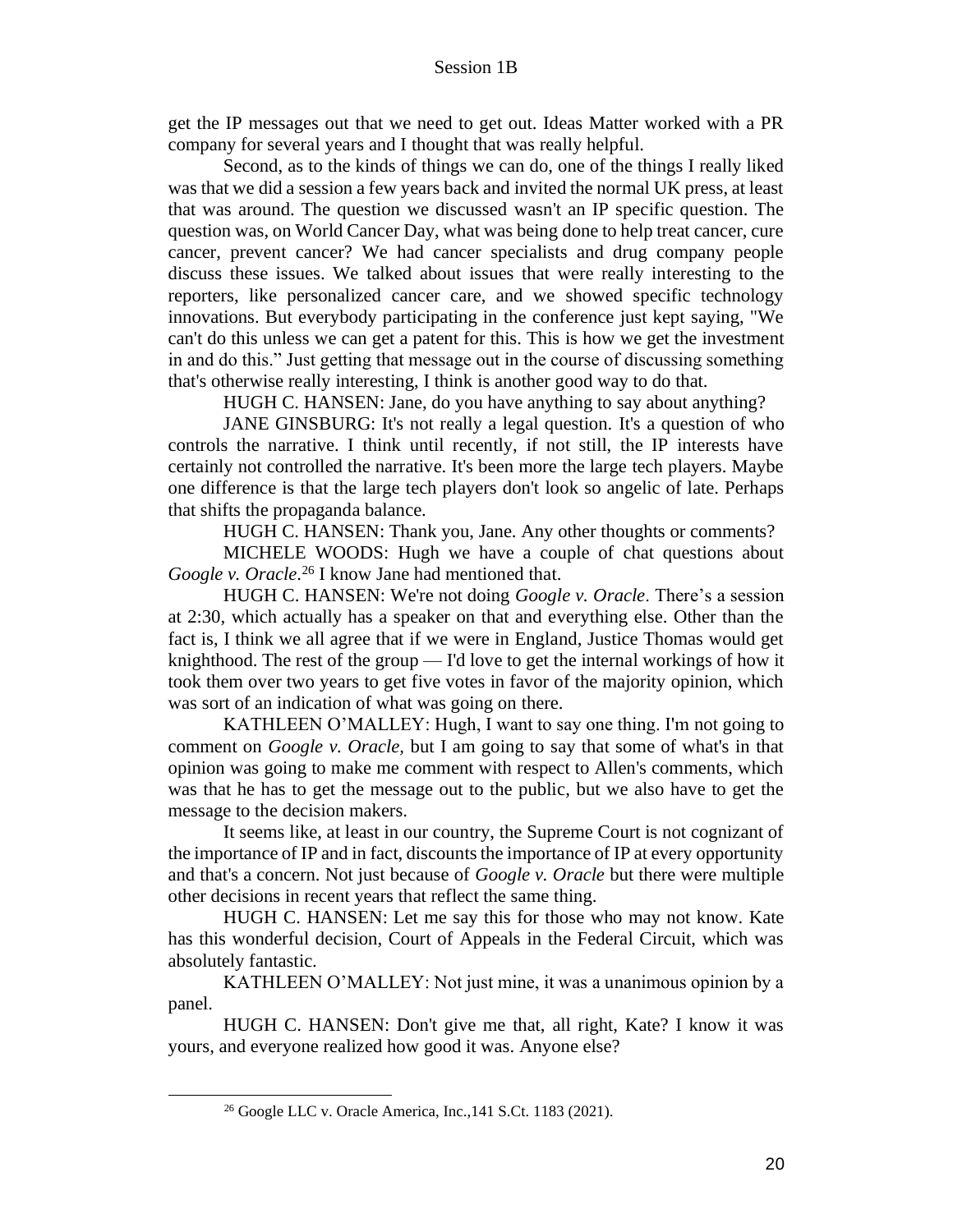ANTONY TAUBMAN: Just to pick up on what Allen was saying, mentioning the IP policy of Malawi. As we work in Geneva, there's often a dichotomy between the more politicized approach to IP in the diplomatic circle. Then you go and actually talk to the policymakers back in the capital. Malawi is one example of many, where people are saying, look, the minister is saying, "We've got to get into the knowledge economy. We've got to get into this innovation stuff. What can you do?" Typically, from the TRIPs point of view, we sort of give another lecture about the jurisprudence of Article 30 or whatever. It's changing dramatically to say, "Well, okay, you've got young well-educated innovative people. This is now a way to find your way into global markets." You can produce an app or a downloadable tune almost anywhere on the planet. That experience is really starting to break through. We don't necessarily see it breaking through in Geneva.

HUGH C. HANSEN: Okay, thank you. All right. Now we're going to move to the general questions. If you look at the Q&A on your screen or just go down those, these are from people in the audience. Starts out, Mr. Justice — first of all, you're not called Mr. Justice first anymore.

COLIN BIRSS: Oh, Lord Justice Birss.

HUGH C. HANSEN: Come on, let's get with it. The same way when people don't call me Sir Hugh, I get upset with it. I completely relate to what you're going through.

COLIN BIRSS: It's just such a problem, Hugh. If you want to shake off the shackles of being a Victoriana medieval constitution.

HUGH C. HANSEN: All right, so answer the question. Could it be algorithm automated decision-making for small claims that are based on contracts?

COLIN BIRSS: I would say the answer to that question is, "No." I think there is already some use of algorithms to make decisions. If you read the literature, it said that eBay runs a dispute resolution system, which is at least to some extent, algorithmic. I think it's not totally clear how algorithmic it necessarily is, but it certainly is some. I think for courts to do that, I think is a step beyond what's necessary. I don't think there's any need for it is my answer. You can use machine learning to facilitate alternative dispute resolution, but you're still leaving the litigants in the driving seat when you do that. They can suggest solutions, but they still have to agree. You don't need it from the small claims. What you can do is do it more efficiently, which is what we're trying to do. That's my answer.

HUGH C. HANSEN: Go on to the—

JANE GINSBURG: Hugh, can I?

HUGH C. HANSEN: Yes, sure. Absolutely.

JANE GINSBURG: Thank you. The question of algorithmic decisionmaking also comes in when it comes to posting user-generated or user-posted content on the platforms. Before you ever get to any litigation, systems like Content ID effectively preempt both notice and takedown and potentially any litigation. What goes into the formula that makes a copyright owner decide to authorize or block issue instructions for authorization or blocking is not disclosed.

How an algorithm can assess fair use has been a question that has been lurking at least since the *Lenz* case,<sup>27</sup> if not before that. That's another example of

 $27$  Lenz v. Universal Music Corp., 815 F.3d 1145 (9th Cir. 2016).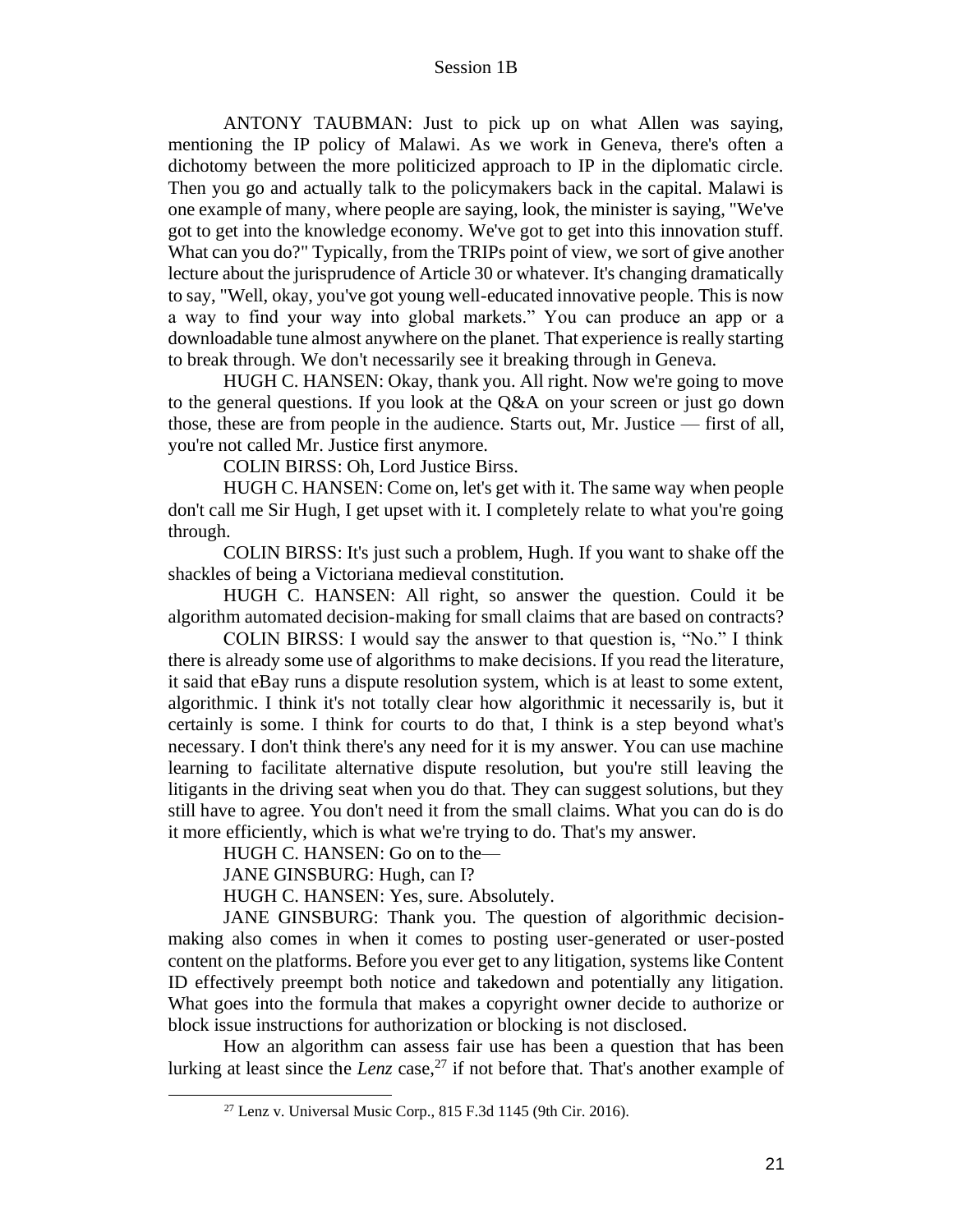algorithmic decision-making. I might venture something a little more radical, which is with an algorithm that allows copyright owners to get paid, not just big copyright owners, ideally all copyright owners. It would no longer be necessary to assess fair use; copyright owners just let it through except in the most egregious cases and then get paid. That's a win-win.

HUGH C. HANSEN: All right. I'm getting these time things here. I would love to hear the rest of Allen's ideas on how to get IP messages out, especially in developing countries, Africa, as we are presented with other limitations, including data access, etc.

ALLEN DIXON: I have spent a fair amount of time in different jobs in different countries, and I would say get the local businesses, creative people and other local people who are trying to be innovative and creative, put them front and center, and say, "Look, these people need protection, if this kind of industry, if this kind of creativity is going to be successful in this country."

I've been in all kinds of countries where the local people involved in music, the local people involved in business or trying to get businesses started that could compete against bigger companies, really care about IP issues. I would say the local people affected, the local businesses, the local creative people are great voices for these kinds of issues.

HUGH C. HANSEN: All right. Thank you. Okay, Tony, here's a question for you. Thanks for the history and perspective in light of the waiver, what have you seen about earnest efforts to reduce tariffs for medicines around the world?

ANTONY TAUBMAN: That's the political, but also desperately urgent right now. What I can say is that the  $WHO^{28}$  is such, we're working on every factor that is an impediment for getting access to the medicines, in particular, vaccines. One channel of that work is a huge debate about the waiver. Many developing countries, they're saying let's just set TRIPs aside for the time being, but more broadly we're looking at every factor affecting access, and that includes trade facilitation. You're talking about improving cold chain transmission of vaccines. Well, the big debate about export bans at the moment, are they illegal in WTO law or should they be? Indeed, finally, tariffs and non-tariff barriers are not only for the medicines but for the ingredients because one thing we've found out that the production chains, say for these innovative vaccines, are incredibly complex. One manufacturer says there's 290 inputs from 38 different countries.

The value chains are incredibly important, but that's all this hardcore trade policy stuff. There's a related debate about how to swoop up the IP system. Many have said, "Look, just a minute, we've got vaccines coming up in record time, what's the problem?" Others are saying, "No, half the world's population is not getting any access. There is a problem." We're really caught right in the middle of that debate right now.

Our incoming Director General has experience with vaccines for developing countries actually. She's taking a very hands-on approach. All I can say is, "Watch this space over the next month or two."

HUGH C. HANSEN: Okay, thanks. We're getting close to the end. Is an element of the asymmetry that IP and what it protects are discussed separately?

<sup>28</sup> World Health Organization.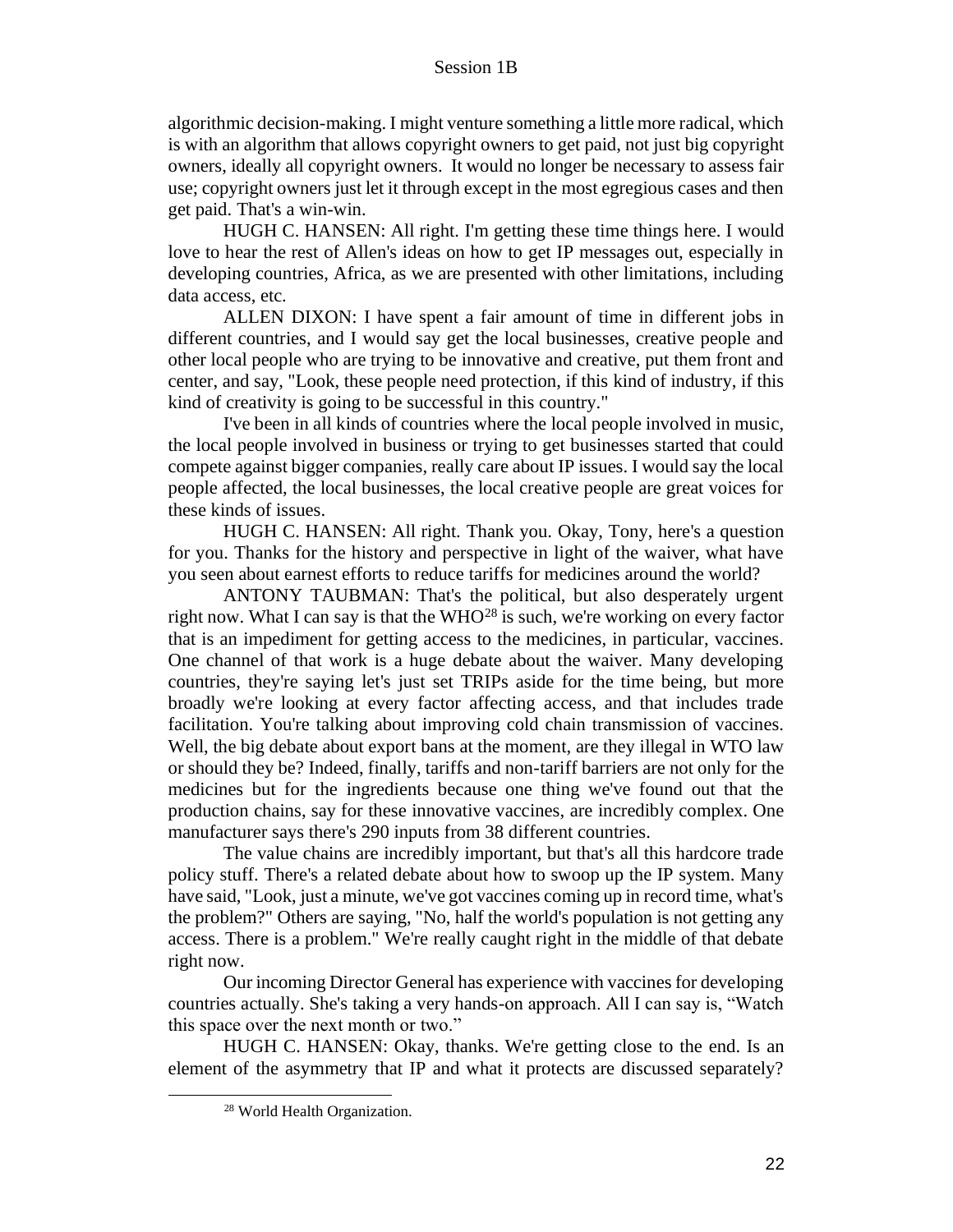People like movies but may not connect to that? That the copyright is a unified message for copying. Anyone want to comment on that? We should just make those people not allowed to speak. That's a simple solution. Other than that, is there—

ALLEN DIXON: I just think we haven't gotten the message out. It's interesting, we did a video recently with Stan McCoy, who's the head of the Motion Picture Association in Europe, and had a comedian quoted on there saying things like, "When somebody is thinking about downloading a film or downloading music, or taking something else off the internet, it's likely that nobody's ever said, 'You know what, this is hurting these very people that you like to watch.'"

I just think you're right. I think there's a disconnect between people's thinking about IP and what they're doing.

HUGH C. HANSEN: Good. All right. How can developing countries put more emphasis on IP in their own communities other than by increasing IP rights? This has been discussed to some extent, but does anyone know specifically? All these public announcements, what about just some commercials that are just pro-IP commercials. Would that help at all?

ANNSLEY WARD: I'm not an expert in how IP is used or misused in developing countries, but I think it does have to be culturally and socially sensitive. Because in some countries, the way IP had, I don't know if it necessarily at all today had been used, has not been in a positive aspect. I think you have to be very sensitive to how societies have engaged with IP in various countries before you deliver a message saying, "IP is great. Let's make it stronger," because people may not be willing to meet you there. I think we have to look at the experiences, experiences in different countries.

HUGH C. HANSEN: I agree with you Annsley, but nobody, anyone who — IP is great, let's make it stronger. I don't think it is — They have all these things about how Johnny can do this as a result of this or something. It was all because of IP or this, or factual things, just real-life factual things where IP actually helped people. Unless we don't think there are those. [crosstalk]

ANNSLEY WARD: Sorry.

HUGH C. HANSEN: Go on.

ANNSLEY WARD: But I also think there's a wider issue and something that we were talking about before the panel, which is engaging people in IP, you have to be more inclusive in the stories that you're telling about IP. There's been a lot of reports about how the narrative and those being more to patents are primarily White men. How do we go from a historical narrative where at one point in the U.S.'s history, Black people couldn't own a patent?

To go from that, to saying actually IP and innovation, if you're in that narrative and you can benefit from it, we can have a little bit more of an inclusive discussion so that we're not excluding the majority of the populations across the world from the benefit and wonders of IP. There might be some other people on the panel who want to speak to that. [crosstalk]

HUGH C. HANSEN: You start off by not identifying IP as patents. IP is much broader than patents. Patents is a very small segment of the world. For those who do it, it's great, but the effect of IP, generally speaking, copyrights, trademarks,